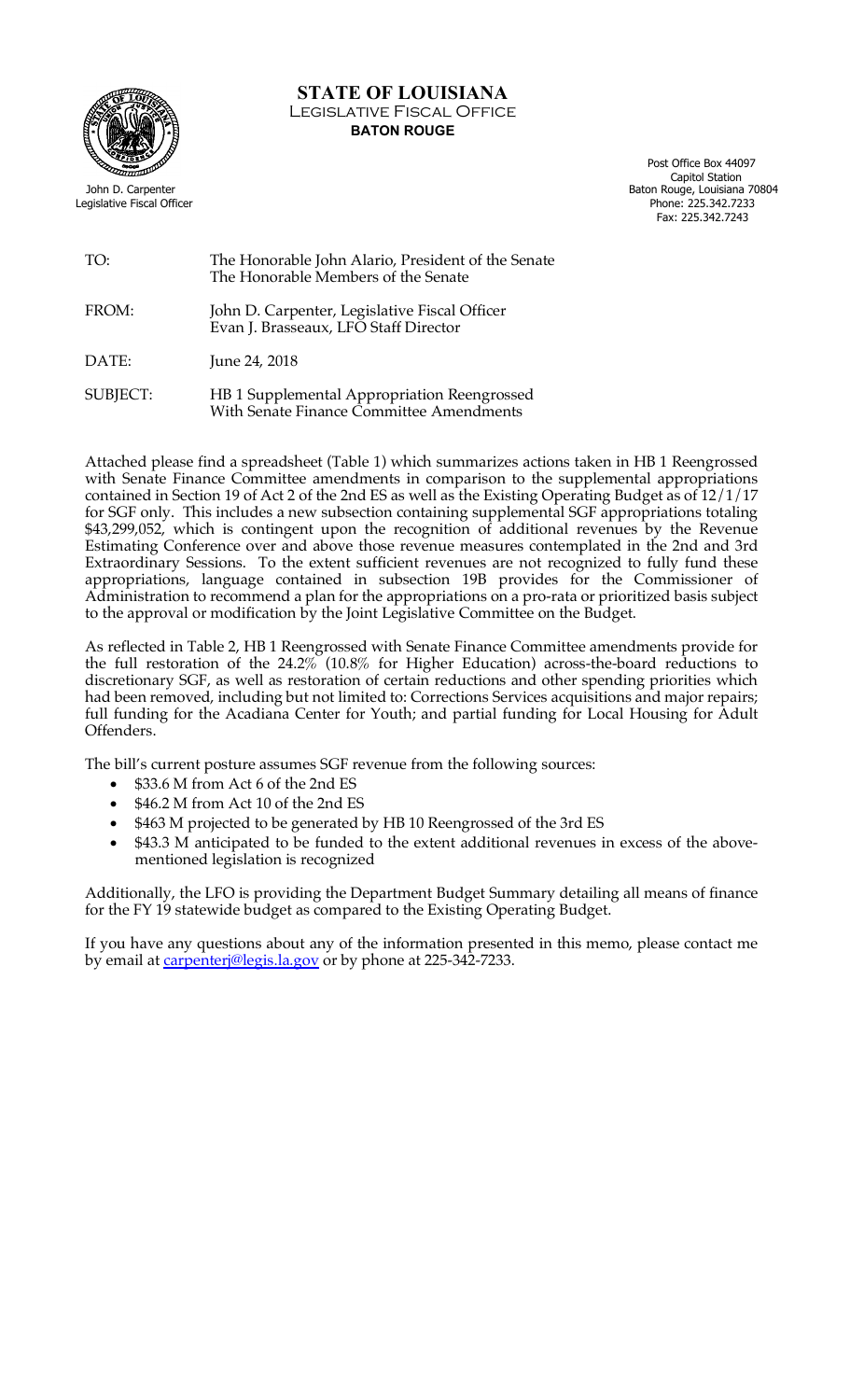| TABLE 1                                                     |  |
|-------------------------------------------------------------|--|
| HB 1 Reengrossed (with Senate Finance Committee Amendments) |  |
| SGF Compared to Existing Operating Budget                   |  |

|                       |                          |                                                                                         |                                                     |                           |                                                  |                                                        |                                                    |                                                     | <b>\$\$\$</b><br>$\oplus$<br>$\theta$<br>542,893,128<br>463,000,000<br>46,225,513<br>33,600,000<br>67,615 |                                                                    | $$463 M = HIB 10 of 3rd ES$<br>\$46.2 M = Act 10 of 2nd ES<br>\$33.6 M = Act 6 of 2nd ES<br>REC unexpended<br>Revenue Projection:<br>Total                                                                                                                                                                                                                                                                                                                                                                                    |
|-----------------------|--------------------------|-----------------------------------------------------------------------------------------|-----------------------------------------------------|---------------------------|--------------------------------------------------|--------------------------------------------------------|----------------------------------------------------|-----------------------------------------------------|-----------------------------------------------------------------------------------------------------------|--------------------------------------------------------------------|-------------------------------------------------------------------------------------------------------------------------------------------------------------------------------------------------------------------------------------------------------------------------------------------------------------------------------------------------------------------------------------------------------------------------------------------------------------------------------------------------------------------------------|
|                       |                          |                                                                                         |                                                     |                           |                                                  |                                                        |                                                    |                                                     |                                                                                                           |                                                                    | 3) SGF reductions reflects means of finance substitution increasing SGR and Statutory Dedications by a like amount<br>1) SGF reduction includes \$212 M advanced FEMA payment from FY 17 surplus in Act 59 of the 2018 RS 2) SGF reduction includes \$2.6 M of one-time funding in FY 18 to offset transfers from escove account 2) SGF reduction inc<br>4) SGF reduction reflects means of finance substitution increasing Statutory Dedication and revised enrollment projections<br>Table reflects State General Fund Only |
| $1.7\%$               | 158,705,880              | θĤ<br>9,620,061,459<br>€Ĥ                                                               | <b>EA</b><br>13,299,052                             | 482,948,770               | 542,893<br>128<br>€                              | €Ĥ                                                     |                                                    | ,033,869,279                                        | $\pmb{\oplus}$<br>9,620,061,459                                                                           | $\Theta$<br>461,355,579                                            | TOTAL                                                                                                                                                                                                                                                                                                                                                                                                                                                                                                                         |
| $16.7\%$              | 84,596,868               | ₩.<br>594,000,449<br>₩,                                                                 | ₩                                                   |                           | ₩                                                | $16.6\%$<br>¢                                          | 84,596,868                                         | 594,000,449<br>₩                                    | ¢<br>594,000,449                                                                                          | ₩,<br>509,403,581                                                  | Subtotal                                                                                                                                                                                                                                                                                                                                                                                                                                                                                                                      |
| 5208.6%<br>1.3%       | 78,129,074<br>6,467,794  | $\theta$<br>514,371,375<br>79,629,074<br>$\bigoplus$<br>$\bigoplus$                     | $\oplus$<br>$\leftrightarrow$                       |                           | ⊕ ⊕                                              | 5208.6%<br>1.3%<br>₩<br>$\oplus$                       | 78,129,074<br>6,467,794                            | 514,371,375<br>79,629,074<br>₩<br>$\leftrightarrow$ | ÷<br>⊕<br>514,371,375<br>79,629,074                                                                       | $\oplus$<br>$\oplus$<br>507,903,581<br>1,500,000                   | Capital Outlay Cash<br>Non Appropriated                                                                                                                                                                                                                                                                                                                                                                                                                                                                                       |
| $0.9\%$               | 2,000,000                | $\overline{\mathbf{G}}$<br>216,003,900<br>$\Theta$                                      | $\Theta$                                            | ı                         | 59,944,358<br>$\ddot{\bm{\theta}}$               | $-27.1\%$<br>$\Theta$                                  | (57,944,358)                                       | 156,059,542                                         | Đ<br>216,003,900                                                                                          | $\Theta$<br>214,003,900                                            | Subtotal                                                                                                                                                                                                                                                                                                                                                                                                                                                                                                                      |
| 1.3%                  | 2,000,000                | $\bigoplus$<br>153,530,944<br>$\bigoplus$                                               | I⊕                                                  |                           | 42,445<br>138<br>⊕                               | $-26.3\%$<br>l <del>CD</del>                           | (40,445,138)                                       | 111,085,806                                         | 153,530,944                                                                                               | l <del>CD</del><br>151,530,944                                     | udiciary (Act 69 of 2018 RS)                                                                                                                                                                                                                                                                                                                                                                                                                                                                                                  |
| $0.0\%$               |                          | $\oplus$<br>62,472,956<br>$\oplus$                                                      | $\oplus$                                            |                           | 17,499,220<br>$\oplus$                           | $-28.0\%$<br>$\oplus$                                  | (17,499,220)                                       | 44,973,736<br>£Ð                                    | ₩<br>62,472,956<br>$\Theta$                                                                               | $\oplus$<br>62,472,956                                             | Legislature (Act 79 of 2018 RS)                                                                                                                                                                                                                                                                                                                                                                                                                                                                                               |
| $0.8\%$<br>$6.8\%$    | 72,109,012<br>33,746,748 | $\bigoplus$<br>$\bigoplus$<br>8,810,057,110<br>528,166,598<br>$\bullet$<br>$\bigoplus$  | $\theta$<br>43,299,052<br>10,506,197                | 482,948,770<br>81,623,031 | 482,948,770<br>81,623,031<br>$\pmb{\oplus}$<br>₩ | $-5.2\%$<br>$\oplus$<br><b>LA</b>                      | (454, 138, 810)                                    | 8,283,809,288<br>436,037,370                        | ₩<br>8,810,057,110<br>528,166,598<br>$\Theta$                                                             | $\Theta$<br><b>G</b><br>8,737,948,098<br>494,419,850               | Other Requirements<br><b>Subtotal HB1</b>                                                                                                                                                                                                                                                                                                                                                                                                                                                                                     |
|                       |                          | $\oplus$<br>24,427,906<br>$\oplus$                                                      | $\oplus$                                            |                           | ₩                                                | $-11.1\%$<br>$\theta$                                  | 58,382,480                                         | 24,427,906                                          | 24,427,906                                                                                                | $\oplus$<br>24,427,906                                             | LSU Health Care Services Division                                                                                                                                                                                                                                                                                                                                                                                                                                                                                             |
| -0.6%                 | (20,795,567)             | $\oplus$<br>3,438,191,214<br>$\Theta$                                                   | $\oplus$                                            |                           | $\mathbf{I}$<br>$\oplus$                         | -0.6%<br>£Ð                                            | (20,795,567                                        | 3,438,191,214                                       | 3,438,191,214<br>$\leftrightarrow$                                                                        | $\leftrightarrow$<br>3,458,986,781                                 | $M_{\rm H}$                                                                                                                                                                                                                                                                                                                                                                                                                                                                                                                   |
| $-1.4\%$              | (2,035,417)              | 143,396,935<br>$\theta$                                                                 | $\oplus$                                            | 41,299,149                | 41,299,149<br>$\theta$                           | $-29.8\%$<br>£Đ                                        | (43,334,566)                                       | 102,097,786                                         | 143,396,935<br>£A                                                                                         | ⊕<br>145,432,352                                                   | Education                                                                                                                                                                                                                                                                                                                                                                                                                                                                                                                     |
| $8.1\%$               | 3,424,801                | 45,469,686                                                                              | $\oplus$                                            | 11,677,829                | 89,368,592<br>11,677,829<br>₩                    | $-18.2\%$<br>$\theta$                                  | (8,253,028                                         | 33,791,857                                          | 45,469,686<br>$\theta$                                                                                    | $\oplus$<br>$\oplus$<br>42,044,885                                 | Special Schools and Commissions                                                                                                                                                                                                                                                                                                                                                                                                                                                                                               |
| $2.0\%$<br>0.6%       | 5,299,250<br>4,469,214   | <b>00 00 00 00 00 00 00 00</b><br>265,071,041<br>749,668,786<br>$\bigoplus$<br>$\oplus$ | $\oplus$<br>$\oplus$                                | 100,760,143<br>89,368,592 | 100,760,143<br>₩<br>⊕                            | $-32.4%$<br>$-12.8\%$<br>$\oplus$<br>$\leftrightarrow$ | (84,069,342)<br>(96,290,929                        | 175,702,449<br>648,908,643                          | 265,071,041<br>749,668,786<br>$\leftrightarrow$                                                           | $\theta$<br>259,771,791<br>745,199,572                             | TOPS/GO Grant<br>Higher Education                                                                                                                                                                                                                                                                                                                                                                                                                                                                                             |
| $0.3\%$               | 17,650                   | 5,343,846<br>$\oplus$                                                                   |                                                     | 1,113,291                 | 1,113,291<br>$\oplus$                            | -20.5%<br>$\leftrightarrow$                            | (1,095,641                                         | 4,230,555                                           | 5,343,846<br>$\Theta$                                                                                     | £Ð<br>5,326,196                                                    | Civil Service                                                                                                                                                                                                                                                                                                                                                                                                                                                                                                                 |
| $\bar{1}$             |                          | $\oplus$                                                                                | $\oplus$ $\oplus$                                   |                           | ı<br>$\oplus$                                    |                                                        |                                                    |                                                     |                                                                                                           | $\theta$                                                           | Wildlife and Fisheries                                                                                                                                                                                                                                                                                                                                                                                                                                                                                                        |
| $11.5\%$              | 852,332                  | 8,252,219<br>$\oplus$<br>$\oplus$                                                       | $\oplus$                                            | 2,644,730                 | 2,644,730<br>$\mathbf{I}$<br>$\oplus$            | $-21.7\%$<br>$\theta$                                  | (1,792,398                                         | 5,607,489<br>$\mathbf{I}$<br>$\theta$               | 8,252,219                                                                                                 | $\theta$<br>$\leftrightarrow$<br>7,399,887                         | Workforce Commission<br>Environmental Quality                                                                                                                                                                                                                                                                                                                                                                                                                                                                                 |
| $-100.0\%$            | (33,892,165)             | $\Theta$                                                                                | $\oplus$<br>$\oplus$                                |                           | $\oplus$<br>$\oplus$                             | %0'001-<br>€Ĥ                                          | (33,892,165                                        |                                                     | €Ĥ<br>£Ð                                                                                                  | ÷۵<br>33,892,165                                                   | Revenue <sup>3</sup>                                                                                                                                                                                                                                                                                                                                                                                                                                                                                                          |
| $1.1\%$               | 102,784                  | 9,523,801<br>$\Theta$                                                                   | $\oplus$<br>780,000                                 | 1,437,123                 | 1,437,123<br>⊕                                   | $-22.2\%$<br>$\theta$                                  | (2,114,339)                                        | 7,306,678                                           | 9,523,801<br>£Đ                                                                                           | 9,421,017                                                          | Natural Resources                                                                                                                                                                                                                                                                                                                                                                                                                                                                                                             |
| $11.0\%$              | 19,117,065               | $\theta$<br>193,377,419<br>$\theta$                                                     | $\oplus$                                            | 35,712,518                | 35,712,518<br>$\oplus$                           | $-8.6\%$                                               | (16,595,453                                        | 157,664,901                                         | 193,377,419                                                                                               | 174,260,354                                                        | Children and Family Services                                                                                                                                                                                                                                                                                                                                                                                                                                                                                                  |
| $9'5\%$<br>2.6%       | 63,092,544<br>10,408,769 | $\oplus$<br>2,478,211,795<br>119,996,621<br>$\oplus$                                    | $\oplus$                                            |                           | 30,965,118<br>₩                                  | $2.5\%$                                                | (35,356,349<br>63,092,544                          | 2,478,211,795<br>$\theta$                           | 2,478,211,795<br>119,996,621                                                                              | 2,415,119,251<br>109,587,852                                       | Health<br>Youth Services                                                                                                                                                                                                                                                                                                                                                                                                                                                                                                      |
| $-100.0\%$            | (19,410,048)             | $\oplus$<br>$\oplus$<br>$\Theta$                                                        | $\theta$<br>14,800,000                              | 30,965,118                | ı<br>$\oplus$<br>$\oplus$                        | $-100.0%$<br>$-29.5\%$<br>$\theta$<br>£Ð               | (19,410,048                                        | 74,231,503                                          |                                                                                                           | 19,410,048                                                         | Public Safety Services <sup>3</sup>                                                                                                                                                                                                                                                                                                                                                                                                                                                                                           |
| $5.2\%$               | 25,505,621               | $\oplus$<br>516,381,506<br>$\oplus$                                                     | $\oplus$<br>12,290,000                              | 31,096,609                | 31,096,609<br>$\oplus$                           | $-3.5\%$<br>£Đ                                         | 886'088'                                           | 472,994,897                                         | 516,381,506<br>$\theta$                                                                                   | 490,875,885                                                        | Corrections Services                                                                                                                                                                                                                                                                                                                                                                                                                                                                                                          |
|                       |                          | $\oplus$<br>$\theta$                                                                    | $\oplus$                                            |                           | ₩                                                |                                                        |                                                    |                                                     |                                                                                                           |                                                                    | Transportation & Development                                                                                                                                                                                                                                                                                                                                                                                                                                                                                                  |
| 38.6%<br>$4.3\%$      | 5,547,768<br>1,369,143   | $\oplus$<br>$\oplus$<br>32,849,420<br>19,921,263<br>$\oplus$<br>$\oplus$                | $\oplus$<br>$\oplus$<br>500,000                     | 4,830,641<br>7,831,988    | 7,831,988<br>4,830,641<br>$\oplus$<br>$\oplus$   | $-19.7\%$<br>$1.1\%$<br>$\oplus$                       | (6,462,845)<br>217,127                             | 25,017,432<br>14,590,622<br>⊕                       | 32,849,420<br>19,921,263<br>$\Theta$                                                                      | $\leftrightarrow$<br>$\leftrightarrow$<br>31,480,277<br>14,373,495 | Culture Recreation and Tourism<br>Economic Development                                                                                                                                                                                                                                                                                                                                                                                                                                                                        |
| $\mathbf{r}$          |                          | $\oplus$<br>$\Theta$                                                                    | $\oplus$                                            |                           | $\oplus$                                         | $\oplus$                                               |                                                    | £Ð                                                  | $\Theta$                                                                                                  |                                                                    | Commissioner of Insurance                                                                                                                                                                                                                                                                                                                                                                                                                                                                                                     |
| $-25.2\%$             | (6,374,891)              | $\oplus$<br>18,900,151<br>$\Theta$                                                      | $\oplus$<br>600,000                                 | 2,357,612                 | 2,357,612<br>$\oplus$                            | $\frac{2}{6}t.6t-$<br>$\Theta$                         | (9,332,503)                                        | 15,942,539<br>€₽                                    | 18,900,151<br>$\Theta$                                                                                    | $\leftrightarrow$<br>25,275,042                                    | Agriculture and Forestry $^3$                                                                                                                                                                                                                                                                                                                                                                                                                                                                                                 |
| $-100.0\%$            | (66,396)                 | $\oplus$<br>$\theta$                                                                    | $\oplus$                                            |                           | $\,$<br>$\oplus$                                 | *0.00.0%<br>₩                                          | (66,396)                                           | ££                                                  | $\theta$                                                                                                  | $\theta$<br>66,396                                                 | Public Service Commission <sup>3</sup>                                                                                                                                                                                                                                                                                                                                                                                                                                                                                        |
|                       |                          | $\oplus$<br>$\Theta$                                                                    | $\oplus$                                            |                           | $\mathsf{I}$<br>$\oplus$                         | $\oplus$                                               |                                                    | £Ð                                                  | $\Theta$                                                                                                  |                                                                    | State Treasurer                                                                                                                                                                                                                                                                                                                                                                                                                                                                                                               |
| $-13.4%$<br>$-0.5\%$  | (2,604,036)<br>(5,438)   | $\oplus$<br>$\oplus$<br>16,783,504<br>1,041,842<br>₩                                    | \$<br>$\oplus$<br>869,649                           | 3,303,876<br>170,914      | 3,303,876<br>170,914<br>⊕<br>⊕                   | $-16.9\%$<br>$-40.4\%$<br>⊕<br>$\oplus$                | (6,777,561<br>(176,352                             | 12,609,979<br>870,928                               | 16,783,504<br>1,041,842<br>$\Theta$                                                                       | ⊕<br>$\leftrightarrow$<br>19,387,540<br>1,047,280                  | Office of the Attorney General <sup>2</sup><br>Lieutenant Governor                                                                                                                                                                                                                                                                                                                                                                                                                                                            |
| 5.6%                  | 2,956,950                | $\bigoplus$<br>56,115,786                                                               | $\oplus$<br>610,206                                 | 5,820,422                 | 5,820,422<br>₩                                   | $-6.2\%$<br>$\theta$                                   | (3,473,678                                         | 49,685,158                                          | 56,115,786                                                                                                | $\oplus$<br>53,158,836                                             | Secretary of State                                                                                                                                                                                                                                                                                                                                                                                                                                                                                                            |
| $-12.3\%$<br>$2.1\%$  | (18,733,795)<br>116,126  | $\theta$<br>133,373,353<br>5,592,418<br>$\oplus$                                        | $\theta$<br>2,343,000                               | 29,732,091<br>1,203,093   | 29,732,091<br>1,203,093<br>$\oplus$<br>$\theta$  | $-19.4%$<br>$-38.1\%$<br>$\theta$                      | (50,808,886)<br>(1,086,967)                        | 101,298,262<br>4,389,325                            | 133,373,353<br>5,592,418                                                                                  | $\oplus$ $\oplus$<br>152,107,148<br>5,476,292                      | Department of Veterans Affairs<br>Executive Department'                                                                                                                                                                                                                                                                                                                                                                                                                                                                       |
|                       |                          |                                                                                         |                                                     |                           |                                                  |                                                        |                                                    |                                                     |                                                                                                           |                                                                    |                                                                                                                                                                                                                                                                                                                                                                                                                                                                                                                               |
| Change from FY 18 EOB |                          | FY 19 Funding<br>Revised including \$43.3 M Unfunded Supplemental                       | Supplemental<br>Section 19B<br>Unfunded<br>\$43.3 M | \$482.9 M<br>Revenue      | Supplemental<br>Amendments                       | Change<br>$\%$                                         | Change from EOB<br>Supplemental<br>$\omega/\sigma$ | Act 2 Funded Base                                   | <b>STATE GENERAL FUND ONLY</b><br>Act 2                                                                   | <b>FY 18 EOB</b>                                                   | Department Name                                                                                                                                                                                                                                                                                                                                                                                                                                                                                                               |
|                       |                          |                                                                                         |                                                     |                           | HB 1 Reengrossed<br><b>W SFC</b>                 |                                                        |                                                    |                                                     |                                                                                                           |                                                                    |                                                                                                                                                                                                                                                                                                                                                                                                                                                                                                                               |
|                       |                          |                                                                                         |                                                     |                           |                                                  |                                                        |                                                    |                                                     |                                                                                                           |                                                                    |                                                                                                                                                                                                                                                                                                                                                                                                                                                                                                                               |

**Prioritized Funding** 

**Prioritized Funding**<br>
Legislative (Act 79)<br>
Judiciary (Act 69)<br>
Pro-rated SGF across all supplemental appropriations  $\frac{5}{4}$  (17,499,220)<br>
Pro-rated SGF across all supplemental appropriations  $\frac{5}{4}$  (42,445,138)<br>
Pr

Legislative (Act 79)

Judiciary (Act 69)

Pro-rated SGF across all supplemental appropriations

(17,499,220) \$

(42,445,138) \$

482,948,770 \$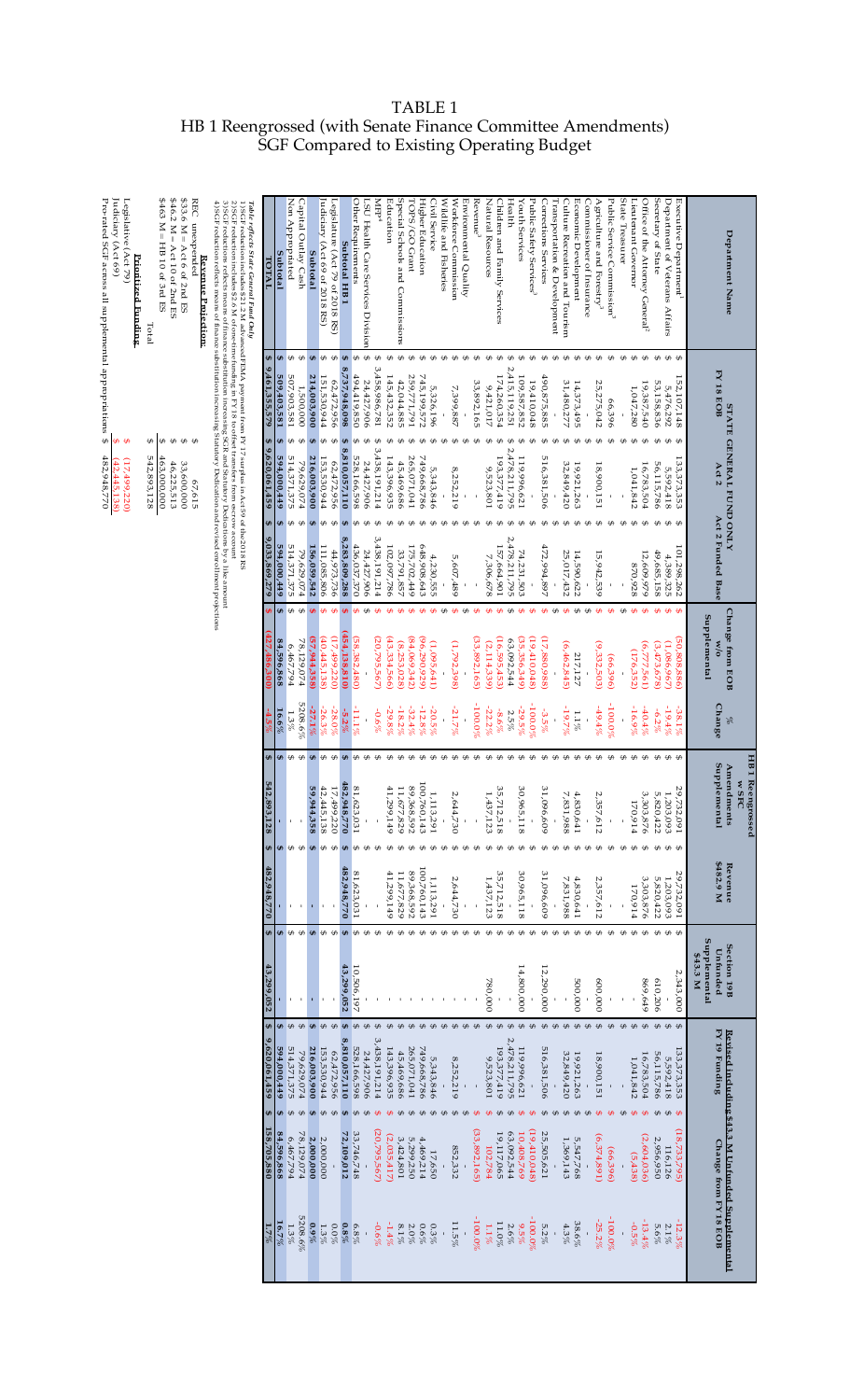## TABLE 2 Comparison of Act 2 of the 2nd ES and HB 1 Reengrossed with Senate Finance Committee Amendments of the 3rd ES SUPPLEMENTAL APPROPRIATIONS

|                                                                                                                                              |    |                       |                                |          | Act 2 Supplemental |                                       |                                                |         |                                | HB 1 Reengrossed with SFC Amendments<br>3rd ES Supplemental |                       |                    |                               |            | <b>Senate Finance</b><br>Committee |
|----------------------------------------------------------------------------------------------------------------------------------------------|----|-----------------------|--------------------------------|----------|--------------------|---------------------------------------|------------------------------------------------|---------|--------------------------------|-------------------------------------------------------------|-----------------------|--------------------|-------------------------------|------------|------------------------------------|
| <b>Department Name</b>                                                                                                                       |    | 24.2% Reduction       | <b>Restoration of</b><br>24.2% |          | 2% Reduction       | Prioritized<br>Spending               | <b>TOTAL</b>                                   |         | 24.2%<br>Restoration*          | Prioritized<br>Spending                                     | Total<br>Supplemental |                    | <b>Difference</b>             |            | Supplemental<br><b>Section B</b>   |
| <b>Executive Department</b>                                                                                                                  | \$ | $(27, 175, 091)$ \$   | 27,175,091 \$                  |          |                    | S<br>4,900,000                        | \$ 32,075,091                                  | S       | 25,175,091 \$                  | 4,557,000                                                   | 29,732,091<br>\$      | \$                 | (2,343,000)                   | \$         | 2,343,000                          |
| Department of Veterans Affairs                                                                                                               | Ŝ  | $(1,203,093)$ \$      | 1,203,093 \$                   |          | ä,                 | Ŝ                                     | 1,203,093<br>S                                 | S       | 1,203,093 \$                   | $\overline{\phantom{a}}$                                    | \$<br>1,203,093       | S                  |                               | \$         |                                    |
| Secretary of State                                                                                                                           | Ś  | $(6,484,890)$ \$      | 6,484,890 \$                   |          | (534, 262)         | S<br>480,000                          | 6,430,628<br>\$                                | S       | 5,450,628 \$                   | 369,794                                                     | S<br>5,820,422        |                    | (610, 206)                    | \$         | 610,206                            |
| Office of the Attorney General                                                                                                               | S  | $(3,600,506)$ \$      | 3,600,506 \$                   |          | $(296, 630)$ \$    | 869,649                               | S<br>4,173,525                                 | S       | 3,303,876 \$                   | $\overline{\phantom{a}}$                                    | \$<br>3,303,876       | $\mathbf{s}$       | (869, 649)                    | \$         | 869,649                            |
| Lieutenant Governor<br>State Treasurer                                                                                                       | \$ | $(186, 259)$ \$<br>\$ | 186,259 \$<br>ä,               | \$       | $(15,345)$ \$      | S<br>$\overline{\phantom{a}}$         | 170,914<br>Ŝ<br>ä,                             | S<br>Ŝ  | 170,914 \$<br>\$               |                                                             | \$<br>170,914<br>Ŝ    | S                  |                               |            |                                    |
| <b>Public Service Commission</b>                                                                                                             | \$ | \$                    |                                | Ŝ        |                    | S                                     |                                                | Ŝ       | Ś                              |                                                             | \$                    |                    |                               |            |                                    |
| Agriculture and Forestry                                                                                                                     | Ŝ  | $(3,223,154)$ \$      | $3,223,154$ \$                 |          | (265, 542)         | S<br>$\overline{\phantom{a}}$         | 2,957,612                                      | S       | 2,357,612<br>£                 | $\overline{\phantom{a}}$                                    | \$<br>2,357,612       |                    | (600, 000)                    | \$         | 600,000                            |
| Commissioner of Insurance                                                                                                                    | \$ | \$                    |                                | \$       |                    | S                                     |                                                | S       | Ŝ                              |                                                             | \$                    |                    |                               |            |                                    |
| Economic Development                                                                                                                         | Ŝ  | $(4,327,135)$ \$      | $4,327,135$ \$                 |          | $(356, 494)$ \$    | 1,360,000                             | 5,330,641<br>S                                 | Ŝ       | 3,470,641<br>\$                | 1,360,000                                                   | S<br>4,830,641        |                    | (500,000)                     | \$         | 500,000                            |
| Culture Recreation and Tourism                                                                                                               | Ś  | $(6,737,022)$ \$      | 6,737,022 \$                   |          | $(555, 034)$ \$    | 1,650,000                             | -\$<br>7,831,988                               | S       | 7,831,988 \$                   | $\overline{\phantom{a}}$                                    | \$<br>7,831,988       | S                  |                               |            |                                    |
| Transportation & Development                                                                                                                 | \$ | \$                    |                                | \$       |                    | Ŝ                                     |                                                | S       | Ŝ                              |                                                             | Ŝ                     |                    |                               |            |                                    |
| Corrections Services                                                                                                                         | Ś  | $(19,544,822)$ \$     | 19,544,822 \$                  |          | (1,610,213)        | \$<br>25,452,000                      | \$<br>43,386,609                               | S       | 17,934,609<br>\$               | 13,162,000                                                  | 31,096,609<br>S       | S                  | (12, 290, 000)                | \$         | 12,290,000                         |
| <b>Public Safety Services</b>                                                                                                                | \$ | \$                    |                                | \$       |                    | S                                     |                                                | Ŝ       | Ŝ                              |                                                             | Ŝ                     |                    |                               |            |                                    |
| Youth Services                                                                                                                               | S  | $(22,030,081)$ \$     | 22,030,081 \$                  |          | (1,814,963)        | 25,550,000<br>S                       | S<br>45,765,118                                | S       | 20,215,118<br>- \$             | 10,750,000                                                  | 30,965,118<br>S       | $\mathbf{\hat{s}}$ | (14,800,000)                  | \$         | 14,800,000                         |
| Health                                                                                                                                       | \$ | S                     |                                | \$       |                    | Ŝ                                     | Ŝ                                              | Ŝ       | \$                             |                                                             | \$                    |                    |                               |            |                                    |
| Children and Family Services                                                                                                                 | Ŝ  | $(34,712,518)$ \$     | 34,712,518 \$                  |          |                    | S<br>1,000,000                        | \$ 35,712,518                                  | S       | 34,712,518<br>- \$             | 1,000,000                                                   | S<br>35,712,518       | S                  |                               | \$         |                                    |
| Natural Resources                                                                                                                            | Ŝ  | $(2,111,043)$ \$      | 2,111,043 \$<br>÷.             |          | (173, 920)<br>Ĭ.   | S<br>280,000                          | \$<br>2,217,123<br>Ŝ                           | \$      | 1,437,123 \$<br>Ŝ<br>÷,        |                                                             | Ŝ<br>1,437,123        |                    | (780,000)                     | \$         | 780,000                            |
| Revenue<br>Environmental Quality                                                                                                             | \$ | \$<br>÷<br>\$         |                                | \$<br>\$ |                    | Ŝ<br>Ŝ                                | ä,<br>Ŝ                                        | \$<br>Ŝ | Ŝ                              | $\overline{\phantom{a}}$                                    | \$<br>\$              |                    |                               | \$         |                                    |
| Workforce Commission                                                                                                                         |    | $(1,792,398)$ \$      | 1,792,398                      | - \$     | (147, 668)         | \$<br>1,000,000                       | \$<br>2,644,730                                | S       | 1,644,730 \$                   | 1,000,000                                                   | -S<br>2,644,730       |                    |                               |            |                                    |
| Civil Service                                                                                                                                |    | $(1,213,245)$ \$      | 1,213,245 \$                   |          | $(99, 954)$ \$     |                                       | \$<br>1,113,291                                | S       | 1,113,291 \$                   | $\overline{\phantom{a}}$                                    | S<br>1,113,291        |                    |                               |            |                                    |
| Higher Education                                                                                                                             | \$ | $(70, 379, 221)$ \$   | 70,379,221 \$                  |          | ä,                 | S                                     | 30,380,922 \$100,760,143 \$                    |         | 70,379,221 \$                  | 30,380,922 \$                                               | 100,760,143           | <sup>S</sup>       |                               | \$         |                                    |
| TOPS/Go Grant                                                                                                                                | Ŝ  | $\sim$                |                                | \$       | $\overline{a}$     | S                                     | 89,368,592 \$ 89,368,592                       | -S      | \$<br>$\overline{\phantom{a}}$ | 89,368,592 \$                                               | 89,368,592            |                    |                               |            |                                    |
| Special Schools and Commissions                                                                                                              | Ŝ  | $(9,783,880)$ \$      | 9,783,880 \$                   |          | $(806, 051)$ \$    |                                       | 2,700,000 \$ 11,677,829                        | Ŝ       | 8,977,829 \$                   | 2,700,000 \$                                                | 11,677,829            | S                  |                               |            |                                    |
| Education                                                                                                                                    |    | $(26,816,627)$ \$     | 26,816,627 \$                  |          | $(2,209,305)$ \$   |                                       | 16,691,827 \$ 41,299,149                       | S       | 24,607,322 \$                  | 16,691,827 \$                                               | 41,299,149            | S                  |                               |            |                                    |
| LSU Health Care Services Division                                                                                                            | \$ | $\sim$<br>÷           | ÷.                             | S        |                    | Ŝ                                     | $\mathbf{\hat{S}}$                             | Ŝ       | Ŝ<br>ä,                        | ÷.                                                          | s                     |                    |                               |            |                                    |
| Other Requirements                                                                                                                           |    | $(23, 132, 392)$ \$   | 23, 132, 392 \$                |          | (1,905,777)        | \$                                    | 70,902,613 \$92,129,228                        | S       | 21,226,615 \$                  | 60,396,416                                                  | S<br>81,623,031       |                    | (10, 506, 197)                | \$         | 10,506,197                         |
| Subtotal HB1                                                                                                                                 |    | $(264, 453, 377)$ \$  | 264,453,377                    |          | (10,791,158)       | 272,585,603<br>S                      | \$526,247,822                                  |         | 251,212,219<br>S               | 231,736,551                                                 | 482,948,770           |                    | (43, 299, 052)                |            | 43,299,052                         |
|                                                                                                                                              |    |                       |                                |          |                    |                                       |                                                |         |                                |                                                             |                       |                    |                               |            |                                    |
|                                                                                                                                              |    |                       |                                |          |                    | <b>Prioritized Spending Increases</b> |                                                |         |                                |                                                             |                       |                    |                               |            |                                    |
| <b>Executive Office</b>                                                                                                                      |    |                       |                                |          |                    | 343,000<br>S                          |                                                |         |                                | \$<br>÷,                                                    |                       |                    | (343,000                      | \$         | 343,000                            |
| Division of Administration - LAGOV                                                                                                           |    |                       |                                |          |                    | 4,557,000                             |                                                |         | ¢                              | 4,557,000                                                   |                       | \$                 |                               | \$         | 2,000,000                          |
| State - Registrar of Voter increases                                                                                                         |    |                       |                                |          |                    | 480,000                               |                                                |         |                                | 369,794                                                     |                       | Ś                  | (110, 206)                    | \$         | 110,206                            |
| State - Restoration executive budget reductions                                                                                              |    | ä,                    |                                |          |                    |                                       |                                                |         |                                |                                                             | 500,000               |                    |                               |            |                                    |
| Justice - Restoration executive budget reductions                                                                                            |    | 869,649               |                                |          |                    |                                       |                                                | \$      | (869, 649                      | \$<br>\$                                                    | 869,649               |                    |                               |            |                                    |
| Agriculture & Forestry - Restoration of executive budget reductions<br>Economic Development - Restoration executive budget reductions        |    |                       |                                |          |                    |                                       |                                                |         |                                |                                                             | 600,000<br>500,000    |                    |                               |            |                                    |
| Economic Development - Restoration of Matching Grants Program                                                                                |    |                       |                                |          |                    | Ŝ<br>1,360,000                        |                                                |         | \$                             | 1,360,000                                                   |                       |                    |                               | \$         |                                    |
| CRT - Office of the Secretary enhanced funding                                                                                               |    |                       |                                |          |                    | 1,650,000                             |                                                |         | \$                             | 1,650,000                                                   |                       |                    |                               |            |                                    |
| Corrections Services - pay raise, acquisitions                                                                                               |    |                       |                                |          |                    | 21,690,000<br>S                       |                                                |         | Ŝ                              | 9,400,000                                                   |                       | \$                 | (12, 290, 000)                | \$         | 12,290,000                         |
| Winn Correctional Cener restoration of contract funding                                                                                      |    |                       |                                |          |                    | 2,740,000                             |                                                |         |                                | 2,740,000                                                   |                       |                    |                               |            |                                    |
| Allen Correctional Center acquisitions and major repairs                                                                                     |    |                       |                                |          |                    | 1,022,000                             |                                                |         | g                              | 1,022,000                                                   |                       |                    |                               | \$         |                                    |
| Youth Services - Raise the Age Initiative (Act 501 of 2016 RS)                                                                               |    |                       |                                |          |                    | 2,000,000                             |                                                |         | ç                              |                                                             |                       |                    | (2,000,000)                   | \$         | 2,000,000                          |
| Youth Services - Youth Centers' repairs                                                                                                      |    |                       |                                |          |                    | 800,000                               |                                                |         |                                |                                                             |                       |                    | (800,000)                     | \$         | 800,000                            |
| Youth Services - Acadiana Center for Youth operating expenses                                                                                |    |                       |                                |          |                    | 12,000,000                            |                                                |         |                                |                                                             |                       | \$                 | 12,000,000                    | \$         | 12,000,000                         |
| Youth Services - Regional Programs                                                                                                           |    |                       |                                |          |                    | 10,750,000<br>S                       |                                                |         |                                | 10,750,000                                                  |                       |                    |                               |            |                                    |
| Children and Family Services - Foster Care (Acr 649 of 2018 RS)                                                                              |    |                       |                                |          |                    | 1,000,000                             |                                                |         |                                | 1,000,000                                                   |                       |                    |                               |            |                                    |
| Natural Resources - Restoration of executive budget reductions                                                                               |    |                       |                                |          |                    | $\overline{\phantom{a}}$              |                                                |         |                                | $\overline{\phantom{a}}$                                    |                       |                    |                               |            | 500,000                            |
| Natural Resources - Legacy site remediation                                                                                                  |    |                       |                                |          |                    | 280,000                               |                                                |         |                                |                                                             |                       | \$                 | (280,000                      | \$         | 280,000                            |
| Workforce Commission - LA Rehabiliatation Services federal grant match<br>Education - Student Scholarship for Educational Excellence Program |    |                       |                                |          |                    | 1,000,000<br>2,100,000                |                                                |         |                                | 1,000,000<br>2,100,000                                      |                       |                    |                               |            |                                    |
| Education - Non-Public Educational Asssistance                                                                                               |    |                       |                                |          |                    | S<br>14,591,827                       |                                                |         | S                              | 14,591,827                                                  |                       |                    |                               |            |                                    |
| Special Schools and Commissions                                                                                                              |    |                       |                                |          |                    | 2,700,000                             |                                                |         |                                | 2,700,000                                                   |                       |                    |                               |            |                                    |
| Board of Regents - Restoration Executive Budget reductions                                                                                   |    |                       |                                |          |                    | 25,680,922<br>S                       |                                                |         |                                | 25,680,922                                                  |                       |                    |                               |            |                                    |
| Board of Regents - GO Grants enhancement                                                                                                     |    |                       |                                |          |                    | 1,000,000                             |                                                |         | S                              | 1,000,000                                                   |                       |                    |                               |            |                                    |
| Taylor Opportunity Program for Students (TOPS) balance of FY 19 need                                                                         |    |                       |                                |          |                    | 88,368,592                            |                                                |         | g                              | 88,368,592                                                  |                       |                    |                               |            |                                    |
| Southern University Board of Supervisors for accreditation                                                                                   |    |                       |                                |          |                    | 3,200,000                             |                                                |         |                                | 3,200,000                                                   |                       |                    |                               |            |                                    |
| University of LA System - Grambling enhanced funding                                                                                         |    |                       |                                |          |                    | 1,500,000                             |                                                |         | g                              | 1,500,000                                                   |                       |                    |                               |            |                                    |
| Local Housing of Adult Offenders - Parole Hold                                                                                               |    |                       |                                |          |                    | 10,000,000<br>S                       |                                                |         | g                              | 10,000,000                                                  |                       |                    |                               |            |                                    |
| Local Housing of Adult Offenders - Transitional Work Program                                                                                 |    |                       |                                |          |                    | 4,976,775                             |                                                |         |                                | 4,976,775                                                   |                       |                    |                               |            |                                    |
| Local Housing of Adult Offenders                                                                                                             |    |                       |                                |          |                    | 29,136,125                            |                                                |         | \$                             | 18,629,928                                                  |                       | \$                 | (10, 506, 197)                | \$         | 10,506,197                         |
| District Attorney/Asst DAs Salary payments                                                                                                   |    |                       |                                |          |                    | 25,809,713                            |                                                |         |                                | 25,809,713                                                  |                       |                    |                               |            |                                    |
| Justice of the Peace Supplemental Pay                                                                                                        |    |                       |                                |          |                    | 980,000                               |                                                |         |                                | 980,000                                                     |                       |                    |                               | \$         |                                    |
| *24.2% Restoration amount is less than that contained in HB 1 Enrolled<br>Subtotal                                                           |    |                       |                                |          |                    | S<br>÷,<br>272,585,603<br>S           |                                                | S       | $(4,100,000)$ \$               | $\overline{\phantom{a}}$<br>\$233,386,551                   |                       |                    | (4,100,000)<br>(43, 299, 052) |            | 43,299,052                         |
|                                                                                                                                              |    |                       |                                |          |                    |                                       |                                                |         |                                |                                                             |                       |                    |                               |            |                                    |
| Legislature (Act 79)                                                                                                                         | \$ | $(16,375,572)$ \$     | 16,375,572 \$                  |          |                    | S                                     | 1,123,648 \$ 17,499,220 \$                     |         | 16,375,572 \$                  | 1,123,648 \$                                                | 17,499,220            | \$                 |                               | \$         |                                    |
| Judiciary (Act 69)                                                                                                                           | \$ | $(34,868,591)$ \$     | 34,868,591 \$                  |          | ÷                  | S                                     | 7,576,547 \$ 42,445,138 \$                     |         | 34,868,591 \$                  | 7,576,547 \$                                                | 42,445,138            | $\mathcal{S}$      |                               |            |                                    |
| Subtotal                                                                                                                                     | \$ | $(51, 244, 163)$ \$   | 51,244,163 \$                  |          | $\blacksquare$     | S                                     | 8,700,195 \$ 59,944,358 \$                     |         | 51,244,163 \$                  | 8,700,195 \$                                                | 59,944,358            | $\mathsf{\$}$      |                               | Ŝ          | ٠                                  |
| <b>Total</b>                                                                                                                                 | \$ | $(315,697,540)$ \$    | 315,697,540 \$                 |          |                    |                                       | $(10,791,158)$ \$ 281,285,798 \$586,192,180 \$ |         |                                | 302,456,382 \$ 242,086,746 \$                               | 542,893,128           |                    | \$ (43,299,052)               | $\sqrt{5}$ | 43,299,052                         |

L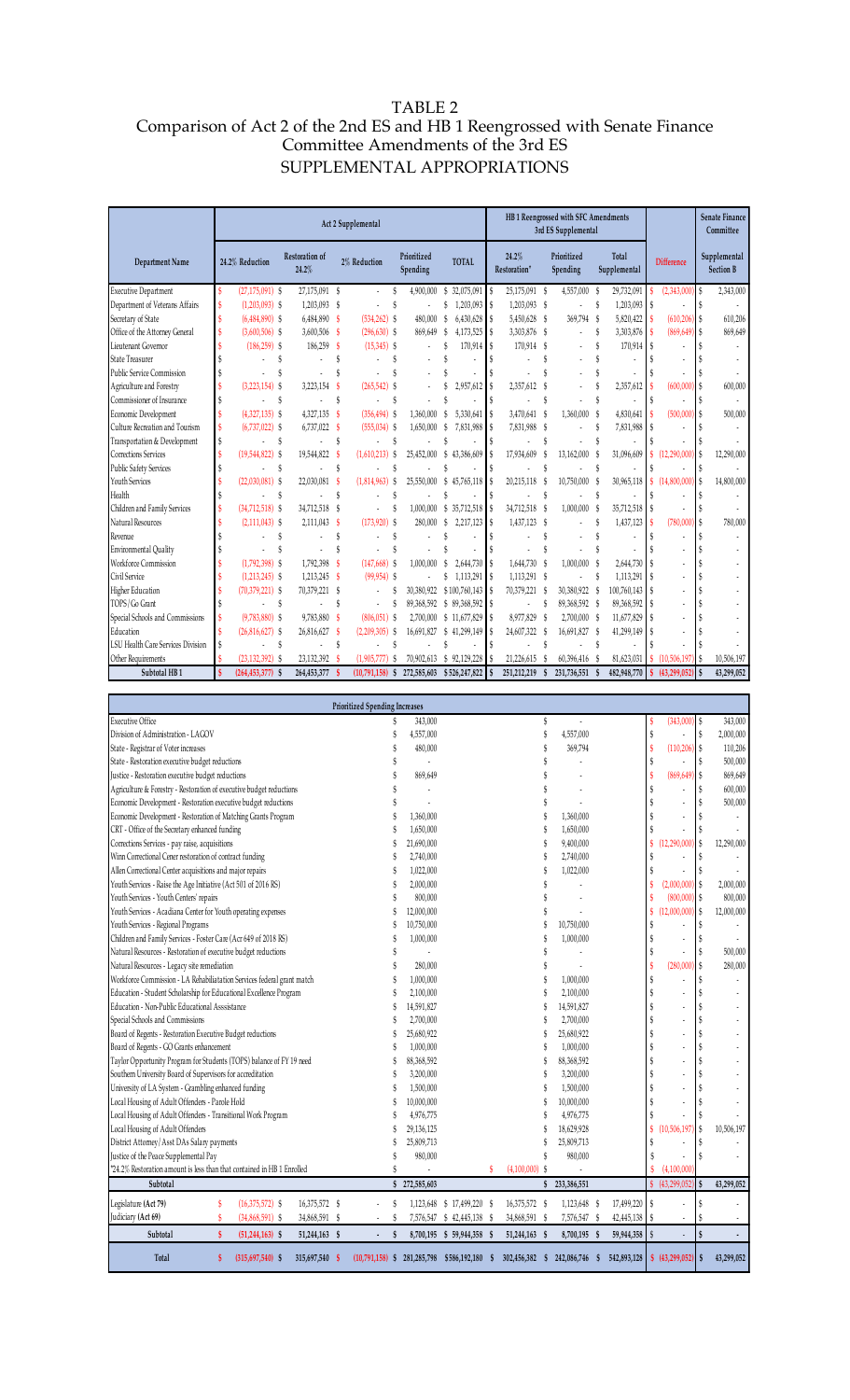## **STATEWIDE BUDGET Department Budget Summary**

|    |                                                          |                                     |                                     | FY 2019                    |                                     |                                    |                      |
|----|----------------------------------------------------------|-------------------------------------|-------------------------------------|----------------------------|-------------------------------------|------------------------------------|----------------------|
|    |                                                          | FY 2018                             |                                     | HB 1 Reeng. w/SFC Amds.    |                                     | 2019 - 2018                        | Percent              |
|    |                                                          | EOB 12/1/2017                       | <b>Budgeted</b>                     | <b>Section 19</b>          | Total                               | Change                             | Change               |
|    | <b>GRAND TOTAL - Statewide Budget</b>                    |                                     |                                     |                            |                                     |                                    |                      |
|    | <b>State General Fund</b>                                | \$9,461,355,579                     | \$9,033,869,279                     | \$586,192,180              | \$9,620,061,459                     | \$158,705,880                      | 1.7%                 |
|    | <b>Interagency Transfers</b>                             | \$1,669,238,582                     | \$1,582,333,147                     | \$0<br>\$0                 | \$1,582,333,147                     | $(\$86,905,435)$<br>\$166,648,054  | $-5.2%$<br>3.9%      |
|    | Fees & Self-gen Revenues                                 | \$4,258,331,216                     | \$4,424,979,270                     |                            | \$4,424,979,270                     |                                    |                      |
|    | <b>Statutory Dedications</b><br><b>Federal Funds</b>     | \$4,245,215,405<br>\$13,820,229,271 | \$4,303,314,015<br>\$14,112,383,701 | \$1,521,928<br>\$3,694,836 | \$4,304,835,943<br>\$14,116,078,537 | \$59,620,538<br>\$295,849,266      | 1.4%<br>2.1%         |
|    |                                                          | \$33,454,370,053                    | \$33,456,879,412                    | \$591,408,944              | \$34,048,288,356                    | \$593,918,303                      | 1.8%                 |
|    |                                                          |                                     |                                     |                            |                                     |                                    |                      |
|    | T.O.                                                     | 31,837                              | 32,199                              | 116                        | 32,315                              | 478                                | $1.5\%$              |
|    | <b>Other Charges Positions</b>                           | 1,905                               | 1,819                               | 0                          | 1,819                               | $\bf{0}$                           | $0.0\%$              |
|    | <b>STATE FUNDS (excludes Federal)</b>                    | \$19,634,140,782                    | \$19,344,495,711                    | \$587,714,108              | \$19,932,209,819                    | \$298,069,037                      | 1.5%                 |
|    | <b>General Appropriation Bill</b>                        |                                     |                                     |                            |                                     |                                    |                      |
|    | <b>State General Fund</b>                                | \$8,737,948,098                     | \$8,283,809,288                     | \$526,247,822              | \$8,810,057,110                     | \$72,109,012                       | $0.8\%$              |
|    | <b>Interagency Transfers</b>                             | \$972,183,531                       | \$939,576,934                       | \$0                        | \$939,576,934                       | $(\$32,606,597)$                   | $-3.4%$              |
|    | Fees & Self-gen Revenues                                 | \$2,680,718,457                     | \$2,769,663,942                     | \$0                        | \$2,769,663,942                     | \$88,945,485                       | 3.3%                 |
|    | <b>Statutory Dedications</b>                             | \$2,930,111,095                     | \$2,941,634,908                     | \$1,521,928                | \$2,943,156,836                     | \$13,045,741                       | 0.4%                 |
|    | <b>Federal Funds</b>                                     | \$13,757,516,271                    | \$14,043,041,901                    | \$3,694,836                | \$14,046,736,737                    | \$289,220,466                      | 2.1%                 |
|    |                                                          | \$29,078,477,452                    | \$28,977,726,973                    | \$531,464,586              | \$29,509,191,559                    | \$430,714,107                      | 1.5%                 |
|    |                                                          |                                     |                                     |                            |                                     |                                    |                      |
|    | T.O.<br><b>Other Charges Positions</b>                   | 31,828<br>1,905                     | 32,190<br>1,819                     | 116<br>$\bf{0}$            | 32,306<br>1,819                     | 478<br>0                           | 1.5%<br>$0.0\%$      |
|    |                                                          |                                     |                                     |                            |                                     |                                    |                      |
| 01 | Executive<br>State General Fund                          | \$152,107,148                       | \$101,298,262                       | \$32,075,091               | \$133,373,353                       | (\$18,733,795)                     | $-12.3%$             |
|    | <b>Interagency Transfers</b>                             | \$78,957,393                        | \$70,707,654                        | \$0                        | \$70,707,654                        | $(\$8,249,739)$                    | $-10.4%$             |
|    | Fees & Self-gen Revenues                                 | \$135,778,210                       | \$136,992,561                       | \$0                        | \$136,992,561                       | \$1,214,351                        | 0.9%                 |
|    | <b>Statutory Dedications</b>                             | \$151,162,207                       | \$155,956,339                       | \$1,521,928                | \$157,478,267                       | \$6,316,060                        | 4.2%                 |
|    | Federal Funds                                            | \$2,060,628,807<br>\$2,578,633,765  | \$2,029,176,017<br>\$2,494,130,833  | \$0<br>\$33,597,019        | \$2,029,176,017<br>\$2,527,727,852  | $(\$31,452,790)$<br>(\$50,905,913) | $-1.5%$<br>$-2.0%$   |
|    | T.O.                                                     | 1,970                               | 1,990                               | 0                          | 1,990                               | 20                                 | $1.0\%$              |
|    | <b>Other Charges Positions</b>                           | 361                                 | 354<br>76                           | $\bf{0}$                   | 354                                 | 0                                  | $0.0\%$              |
| 03 | <b>Veterans Affairs</b>                                  |                                     |                                     |                            |                                     |                                    |                      |
|    | State General Fund                                       | \$5,476,292                         | \$4,389,325                         | \$1,203,093                | \$5,592,418                         | \$116,126                          | 2.1%                 |
|    | <b>Interagency Transfers</b>                             | \$2,835,433                         | \$2,349,822                         | \$0                        | \$2,349,822                         | $(*485,611)$                       | $-17.1%$             |
|    | Fees & Self-gen Revenues                                 | \$16,824,961                        | \$17,256,667                        | \$0                        | \$17,256,667                        | \$431,706                          | 2.6%                 |
|    | Statutory Dedications                                    | \$115,528                           | \$115,528                           | \$0                        | \$115,528                           | \$0                                | $0.0\%$              |
|    | Federal Funds                                            | \$43,052,865<br>\$68,305,079        | \$45,597,601<br>\$69,708,943        | \$0<br>\$1,203,093         | \$45,597,601<br>\$70,912,036        | \$2,544,736<br>\$2,606,957         | $5.9\%$<br>3.8%      |
|    | T.O.                                                     | 842                                 | 843                                 | $\bf{0}$                   | 843                                 | $\mathbf{1}$                       | 0.1%                 |
|    | <b>Other Charges Positions</b>                           | 0                                   | $\bf{0}$                            | 0                          | $\bf{0}$                            | $\bf{0}$                           | $0.0\%$              |
|    | 04A State                                                |                                     |                                     |                            |                                     |                                    |                      |
|    | State General Fund                                       | \$53,158,836                        | \$49,685,158                        | \$6,430,628                | \$56,115,786                        | \$2,956,950                        | 5.6%                 |
|    | <b>Interagency Transfers</b>                             | \$221,500                           | \$227,500                           | \$0                        | \$227,500                           | \$6,000                            | 2.7%                 |
|    | Fees & Self-gen Revenues                                 | \$27,400,550                        | \$27,605,679                        | \$0                        | \$27,605,679                        | \$205,129                          | 0.7%                 |
|    | <b>Statutory Dedications</b><br>Federal Funds            | \$113,078                           | \$6,002,565                         | \$0<br>\$0                 | \$6,002,565                         | \$5,889,487                        | 5208.3%              |
|    |                                                          | \$0<br>\$80,893,964                 | \$0<br>\$83,520,902                 | \$6,430,628                | \$0<br>\$89,951,530                 | \$0<br>\$9,057,566                 | $0.0\%$<br>$11.2\%$  |
|    | T.O.                                                     | 314                                 | 311                                 | 0                          | 311                                 | (3)                                | $-1.0%$              |
|    | <b>Other Charges Positions</b>                           | $\bf{0}$                            | $\bf{0}$                            | 0                          | $\bf{0}$                            | 0                                  | $0.0\%$              |
|    | 04B Justice                                              |                                     |                                     |                            |                                     |                                    |                      |
|    | State General Fund<br><b>Interagency Transfers</b>       | \$19,387,540<br>\$26,167,329        | \$12,609,979<br>\$23,500,587        | \$4,173,525<br>\$0         | \$16,783,504<br>\$23,500,587        | (\$2,604,036)<br>(\$2,666,742)     | $-13.4%$<br>$-10.2%$ |
|    | Fees & Self-gen Revenues                                 | \$6,866,714                         | \$6,816,714                         | \$0                        | \$6,816,714                         | (\$50,000)                         | $-0.7%$              |
|    | <b>Statutory Dedications</b>                             | \$15,618,642                        | \$16,721,205                        | \$0                        | \$16,721,205                        | \$1,102,563                        | 7.1%                 |
|    | Federal Funds                                            | \$7,515,430                         | \$7,075,021                         | \$0                        | \$7,075,021                         | $(*440,409)$                       | $-5.9\%$             |
|    | T.O.                                                     | \$75,555,655<br>483                 | \$66,723,506<br>482                 | \$4,173,525<br>0           | \$70,897,031<br>482                 | (\$4,658,624)<br>(1)               | $-6.2\%$<br>$-0.2\%$ |
|    | <b>Other Charges Positions</b>                           | 1                                   | $\mathbf{1}$                        | 0                          | 1                                   | 0                                  | $0.0\%$              |
|    | 04C Lt. Governor                                         |                                     |                                     |                            |                                     |                                    |                      |
|    | State General Fund                                       | \$1,047,280                         | \$870,928                           | \$170,914                  | \$1,041,842                         | (\$5,438)                          | $-0.5%$              |
|    | <b>Interagency Transfers</b>                             | \$672,296                           | \$672,296                           | \$0                        | \$672,296                           | \$0                                | 0.0%                 |
|    | Fees & Self-gen Revenues<br><b>Statutory Dedications</b> | \$10,000<br>\$0                     | \$10,000<br>\$0                     | \$0<br>\$0                 | \$10,000<br>\$0                     | \$0<br>\$0                         | 0.0%<br>0.0%         |
|    | Federal Funds                                            | \$5,488,059                         | \$5,488,059                         | \$0                        | \$5,488,059                         | \$0                                | 0.0%                 |
|    |                                                          | \$7,217,635                         | \$7,041,283                         | \$170,914                  | \$7,212,197                         | (\$5,438)                          | $-0.1%$              |
|    | T.O.<br><b>Other Charges Positions</b>                   | 7<br>8                              | 7<br>8                              | 0<br>0                     | 7<br>8                              | 0<br>0                             | $0.0\%$<br>$0.0\%$   |
|    |                                                          |                                     |                                     |                            |                                     |                                    |                      |
|    | 04D Treasury<br>State General Fund                       | \$0                                 | \$0                                 | \$0                        | \$0                                 | \$0                                | 0.0%                 |
|    | <b>Interagency Transfers</b>                             | \$1,686,944                         | \$1,686,944                         | \$0                        | \$1,686,944                         | \$0                                | 0.0%                 |
|    | Fees & Self-gen Revenues                                 | \$8,900,948                         | \$9,140,969                         | \$0                        | \$9,140,969                         | \$240,021                          | 2.7%                 |
|    | <b>Statutory Dedications</b>                             | \$811,455                           | \$811,455                           | \$0                        | \$811,455                           | \$0                                | 0.0%                 |
|    | Federal Funds                                            | \$0<br>\$11,399,347                 | \$0<br>\$11,639,368                 | \$0<br>\$0                 | \$0<br>\$11,639,368                 | \$0<br>\$240,021                   | 0.0%<br>$2.1\%$      |
|    | T.O.                                                     | 54                                  | 54                                  | $\overline{\mathbf{0}}$    | 54                                  | $\overline{\mathbf{0}}$            | $0.0\%$              |
|    | <b>Other Charges Positions</b>                           | 0                                   | $\bf{0}$                            | 0                          | $\bf{0}$                            | 0                                  | $0.0\%$              |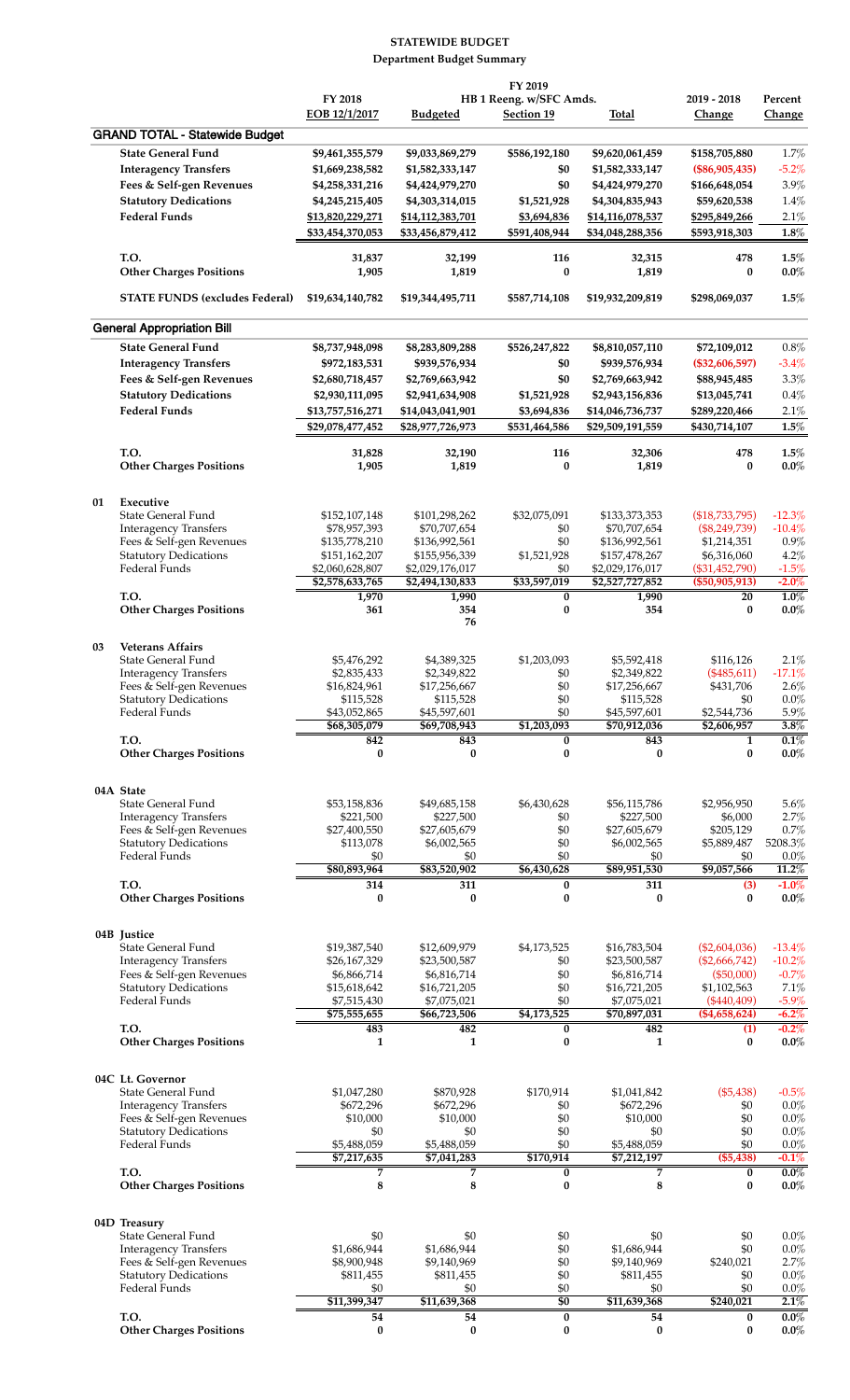|    |                                                          |                                |                                | FY 2019                                      |                                |                                   |                       |
|----|----------------------------------------------------------|--------------------------------|--------------------------------|----------------------------------------------|--------------------------------|-----------------------------------|-----------------------|
|    |                                                          | FY 2018<br>EOB 12/1/2017       | <b>Budgeted</b>                | HB 1 Reeng. w/SFC Amds.<br><b>Section 19</b> | Total                          | 2019 - 2018<br>Change             | Percent<br>Change     |
|    | 04E Public Service Commission                            |                                |                                |                                              |                                |                                   |                       |
|    | State General Fund<br><b>Interagency Transfers</b>       | \$66,396<br>\$0                | \$0<br>\$0                     | \$0<br>\$0                                   | \$0<br>\$0                     | $(\$66,396)$<br>\$0               | $-100.0%$<br>0.0%     |
|    | Fees & Self-gen Revenues                                 | \$0                            | \$0                            | \$0                                          | \$0                            | \$0                               | 0.0%                  |
|    | <b>Statutory Dedications</b><br>Federal Funds            | \$9,704,443<br>\$0             | \$9,722,536<br>\$0             | \$0<br>\$0                                   | \$9,722,536<br>\$0             | \$18,093<br>\$0                   | 0.2%<br>$0.0\%$       |
|    |                                                          | \$9,770,839                    | \$9,722,536                    | $\overline{50}$                              | \$9,722,536                    | (\$48,303)                        | $-0.5%$               |
|    | T.O.                                                     | 99                             | $\overline{97}$                | $\bf{0}$                                     | 97                             | (2)                               | $-2.0\%$              |
|    | <b>Other Charges Positions</b>                           | $\bf{0}$                       | $\bf{0}$                       | $\bf{0}$                                     | $\bf{0}$                       | $\bf{0}$                          | $0.0\%$               |
|    | 04F Agriculture & Forestry<br>State General Fund         | \$25,275,042                   | \$15,942,539                   | \$2,957,612                                  | \$18,900,151                   | $(\$6,374,891)$                   | $-25.2%$              |
|    | <b>Interagency Transfers</b>                             | \$686,125                      | \$680,206                      | \$0                                          | \$680,206                      | (\$5,919)                         | $-0.9%$               |
|    | Fees & Self-gen Revenues                                 | \$7,029,476                    | \$8,404,409                    | \$0                                          | \$8,404,409                    | \$1,374,933                       | 19.6%                 |
|    | <b>Statutory Dedications</b><br>Federal Funds            | \$34,115,006<br>\$10,584,973   | \$35,175,539<br>\$10,009,973   | \$0<br>\$0                                   | \$35,175,539<br>\$10,009,973   | \$1,060,533<br>$(\$575,000)$      | 3.1%<br>$-5.4%$       |
|    |                                                          | \$77,690,622                   | \$70,212,666                   | \$2,957,612                                  | \$73,170,278                   | $(\$4,520,344)$                   | $-5.8%$               |
|    | T.O.<br><b>Other Charges Positions</b>                   | 563<br>27                      | 566<br>$\overline{\mathbf{4}}$ | 0<br>$\bf{0}$                                | 566<br>4                       | 3<br>$\bf{0}$                     | 0.5%<br>$0.0\%$       |
|    | 04G Insurance                                            |                                |                                |                                              |                                |                                   |                       |
|    | State General Fund                                       | \$0                            | \$0                            | \$0                                          | \$0                            | \$0                               | 0.0%                  |
|    | <b>Interagency Transfers</b><br>Fees & Self-gen Revenues | \$0<br>\$28,658,984            | \$0<br>\$29,342,980            | \$0<br>\$0                                   | \$0<br>\$29,342,980            | \$0<br>\$683,996                  | 0.0%<br>2.4%          |
|    | <b>Statutory Dedications</b>                             | \$1,738,353                    | \$1,817,750                    | \$0                                          | \$1,817,750                    | \$79,397                          | 4.6%                  |
|    | Federal Funds                                            | \$716,006                      | \$717,475                      | \$0                                          | \$717,475                      | \$1,469                           | 0.2%                  |
|    | T.O.                                                     | \$31,113,343<br>222            | \$31,878,205<br>222            | $\overline{50}$<br>$\bf{0}$                  | \$31,878,205<br>222            | \$764,862<br>0                    | 2.5%<br>$0.0\%$       |
|    | <b>Other Charges Positions</b>                           | $\bf{0}$                       | $\bf{0}$                       | $\bf{0}$                                     | $\bf{0}$                       | $\bf{0}$                          | $0.0\%$               |
|    | 05 Economic Development                                  |                                |                                |                                              |                                |                                   |                       |
|    | State General Fund                                       | \$14,373,495                   | \$14,590,622                   | \$5,330,641                                  | \$19,921,263                   | \$5,547,768                       | 38.6%                 |
|    | <b>Interagency Transfers</b><br>Fees & Self-gen Revenues | \$680,546<br>\$17,868,712      | \$0<br>\$5,064,807             | \$0<br>\$0                                   | \$0<br>\$5,064,807             | $(\$680,546)$<br>(\$12,803,905)   | $-100.0%$<br>$-71.7%$ |
|    | <b>Statutory Dedications</b>                             | \$20,122,222                   | \$16,772,483                   | \$0                                          | \$16,772,483                   | $(\$3,349,739)$                   | $-16.6%$              |
|    | Federal Funds                                            | \$8,046,476<br>\$61,091,451    | \$2,976,020<br>\$39,403,932    | \$0<br>\$5,330,641                           | \$2,976,020<br>\$44,734,573    | $(\$5,070,456)$<br>(\$16,356,878) | $-63.0%$<br>$-26.8%$  |
|    | T.O.                                                     | 113                            | $\overline{113}$               | $\pmb{0}$                                    | 113                            | 0                                 | $0.0\%$               |
|    | <b>Other Charges Positions</b>                           | $\bf{0}$                       | $\bf{0}$                       | $\bf{0}$                                     | 0                              | $\bf{0}$                          | $0.0\%$               |
|    | 06 Culture, Recreation & Tourism                         |                                |                                |                                              |                                |                                   |                       |
|    | State General Fund                                       | \$31,480,277                   | \$25,017,432                   | \$7,831,988                                  | \$32,849,420                   | \$1,369,143                       | 4.3%                  |
|    | <b>Interagency Transfers</b><br>Fees & Self-gen Revenues | \$12,123,852<br>\$32,754,468   | \$8,528,705<br>\$29,152,703    | \$0<br>\$0                                   | \$8,528,705<br>\$29,152,703    | (\$3,595,147)<br>(\$3,601,765)    | $-29.7%$<br>$-11.0%$  |
|    | <b>Statutory Dedications</b>                             | \$10,630,673                   | \$10,924,422                   | \$0                                          | \$10,924,422                   | \$293,749                         | 2.8%                  |
|    | Federal Funds                                            | \$7,530,092                    | \$7,538,297                    | \$0                                          | \$7,538,297                    | \$8,205                           | 0.1%                  |
|    | T.O.                                                     | \$94,519,362<br>581            | \$81,161,559<br>572            | \$7,831,988<br>0                             | \$88,993,547<br>572            | $(\$5,525,815)$<br>(9)            | $-5.8\%$<br>$-1.5%$   |
|    | <b>Other Charges Positions</b>                           | 27                             | 24                             | $\bf{0}$                                     | 24                             | $\bf{0}$                          | $0.0\%$               |
| 07 | <b>Transportation &amp; Development</b>                  |                                |                                |                                              |                                |                                   |                       |
|    | State General Fund<br><b>Interagency Transfers</b>       | \$0<br>\$8,910,000             | \$0<br>\$15,242,612            | \$0<br>\$0                                   | \$0<br>\$15,242,612            | \$0<br>\$6,332,612                | 0.0%<br>71.1%         |
|    | Fees & Self-gen Revenues                                 | \$28,672,415                   | \$28,182,415                   | \$0                                          | \$28,182,415                   | (\$490,000)                       | $-1.7%$               |
|    | <b>Statutory Dedications</b>                             | \$571,055,043                  | \$560,381,094                  | \$0                                          | \$560,381,094                  | (\$10,673,949)                    | $-1.9%$               |
|    | Federal Funds                                            | \$32,420,794<br>\$641,058,252  | \$24,632,793<br>\$628,438,914  | \$0<br>\$0                                   | \$24,632,793<br>\$628,438,914  | $(\$7,788,001)$<br>(\$12,619,338) | -24.0%<br>$-2.0\%$    |
|    | T.O.                                                     | 4,258                          | 4,260                          | $\bf{0}$                                     | 4,260                          | $\overline{2}$                    | $0.0\%$               |
|    | <b>Other Charges Positions</b>                           | 0                              | $\bf{0}$                       | $\bf{0}$                                     | 0                              | $\bf{0}$                          | $0.0\%$               |
|    | 08A DPSC - Corrections Services<br>State General Fund    | \$490,875,885                  | \$472,994,897                  | \$43,386,609                                 | \$516,381,506                  | \$25,505,621                      | 5.2%                  |
|    | <b>Interagency Transfers</b>                             | \$14,837,938                   | \$14,837,938                   | \$0                                          | \$14,837,938                   | \$0                               | $0.0\%$               |
|    | Fees & Self-gen Revenues                                 | \$46,352,374                   | \$48,278,011                   | \$0                                          | \$48,278,011                   | \$1,925,637                       | 4.2%                  |
|    | <b>Statutory Dedications</b><br>Federal Funds            | \$54,000<br>\$2,230,697        | \$1,014,000<br>\$2,230,697     | \$0<br>\$0                                   | \$1,014,000<br>\$2,230,697     | \$960,000<br>\$0                  | 1777.8%<br>0.0%       |
|    |                                                          | \$554,350,894                  | \$539,355,543                  | \$43,386,609                                 | \$582,742,152                  | \$28,391,258                      | 5.1%                  |
|    | T.O.<br><b>Other Charges Positions</b>                   | 4,748<br>$\bf{0}$              | 4,889<br>$\bf{0}$              | $\bf{0}$<br>$\bf{0}$                         | 4,889<br>$\bf{0}$              | 141<br>$\bf{0}$                   | $3.0\%$<br>$0.0\%$    |
|    | 08B DPSC - Public Safety Services                        |                                |                                |                                              |                                |                                   |                       |
|    | State General Fund                                       | \$19,410,048                   | \$0                            | \$0                                          | \$0                            | (\$19,410,048)                    | $-100.0%$             |
|    | <b>Interagency Transfers</b>                             | \$38,286,509                   | \$38,258,311                   | \$0                                          | \$38,258,311                   | (\$28,198)                        | $-0.1%$               |
|    | Fees & Self-gen Revenues<br><b>Statutory Dedications</b> | \$179,276,430<br>\$188,422,671 | \$200,340,673<br>\$182,809,115 | \$0<br>\$0                                   | \$200,340,673<br>\$182,809,115 | \$21,064,243<br>(\$5,613,556)     | 11.7%<br>$-3.0%$      |
|    | Federal Funds                                            | \$48,544,162                   | \$47,941,431                   | \$0                                          | \$47,941,431                   | $(\$602,731)$                     | $-1.2%$               |
|    |                                                          | \$473,939,820                  | \$469,349,530                  | \$0                                          | \$469,349,530                  | $(\$4,590,290)$                   | $-1.0%$               |
|    | T.O.<br><b>Other Charges Positions</b>                   | 2,572<br>$\bf{0}$              | 2,583<br>$\bf{0}$              | 0<br>$\bf{0}$                                | 2,583<br>$\bf{0}$              | 11<br>$\mathbf{0}$                | 0.4%<br>$0.0\%$       |
|    | 08C DPSC - Youth Services                                |                                |                                |                                              |                                |                                   |                       |
|    | State General Fund                                       | \$109,587,852                  | \$74,231,503                   | \$45,765,118                                 | \$119,996,621                  | \$10,408,769                      | 9.5%                  |
|    | <b>Interagency Transfers</b><br>Fees & Self-gen Revenues | \$11,959,959<br>\$775,487      | \$11,959,959<br>\$775,487      | \$0<br>\$0                                   | \$11,959,959<br>\$775,487      | \$0<br>\$0                        | 0.0%<br>$0.0\%$       |
|    | <b>Statutory Dedications</b>                             | \$149,022                      | \$149,022                      | \$0                                          | \$149,022                      | \$0                               | 0.0%                  |
|    | Federal Funds                                            | \$908,006                      | \$891,796                      | $\$0$                                        | \$891,796                      | (\$16,210)                        | $-1.8%$               |
|    | T.O.                                                     | \$123,380,326<br>944           | \$88,007,767<br>830            | \$45,765,118<br>114                          | \$133,772,885<br>944           | \$10,392,559<br>$\bf{0}$          | $8.4\%$<br>$0.0\%$    |
|    | <b>Other Charges Positions</b>                           | 7                              | 7                              | $\bf{0}$                                     | 7                              | 0                                 | $0.0\%$               |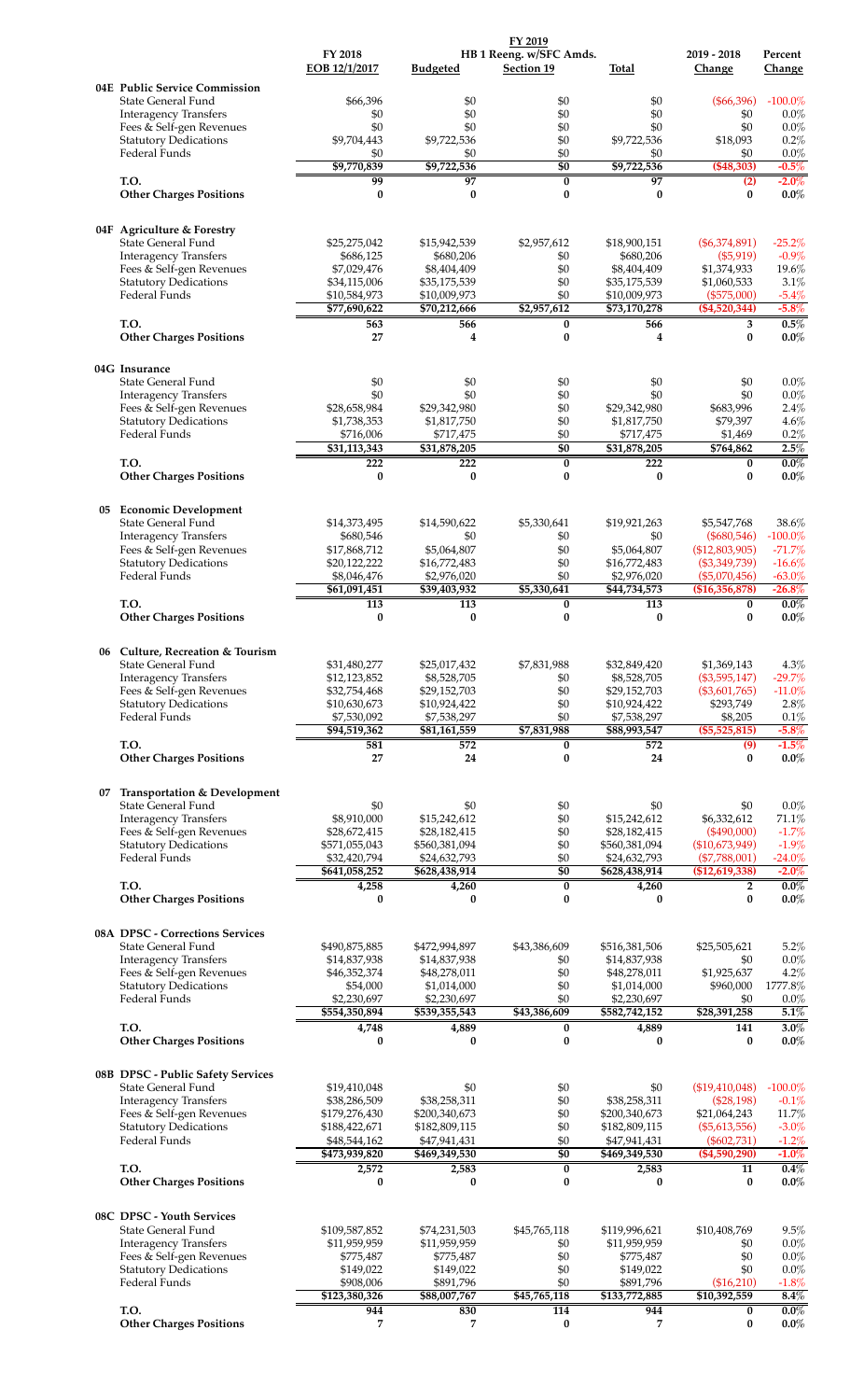| FY 2018<br>HB 1 Reeng. w/SFC Amds.<br>2019 - 2018<br>Percent<br>EOB 12/1/2017<br><b>Budgeted</b><br><b>Section 19</b><br>Total<br>Change<br>Change<br>Health<br>09<br>State General Fund<br>\$0<br>\$2,478,211,795<br>\$2,415,119,251<br>\$2,478,211,795<br>\$63,092,544<br>\$0<br><b>Interagency Transfers</b><br>\$306,924,794<br>\$319,674,708<br>\$12,749,914<br>\$319,674,708<br>Fees & Self-gen Revenues<br>\$538,898,298<br>\$0<br>\$28,743,820<br>5.6%<br>\$510,154,478<br>\$538,898,298<br><b>Statutory Dedications</b><br>\$0<br>5.7%<br>\$842,350,843<br>\$890,492,234<br>\$890,492,234<br>\$48,141,391<br>Federal Funds<br>\$9,519,368,265<br>\$0<br>3.1%<br>\$9,811,812,570<br>\$9,811,812,570<br>\$292,444,305<br>\$0<br>\$13,593,917,631<br>\$14,039,089,605<br>\$14,039,089,605<br>\$445,171,974<br>T.O.<br>5,794<br>$\bf{0}$<br>6,061<br>267<br>6,061<br>$\bf{0}$<br>1,421<br>$\bf{0}$<br>$0.0\%$<br><b>Other Charges Positions</b><br>1,368<br>1,368<br><b>Children &amp; Family Services</b><br>10<br>State General Fund<br>11.0%<br>\$174,260,354<br>\$157,664,901<br>\$35,712,518<br>\$193,377,419<br>\$19,117,065<br><b>Interagency Transfers</b><br>\$50,095,291<br>\$26,899,733<br>\$26,899,733<br>$(\$23,195,558)$<br>\$0<br>\$0<br>Fees & Self-gen Revenues<br>\$17,937,760<br>\$18,392,610<br>\$18,392,610<br>\$454,850<br><b>Statutory Dedications</b><br>\$0<br>$-0.9%$<br>\$481,227<br>\$477,047<br>\$477,047<br>$(\$4,180)$<br>Federal Funds<br>\$534,190,531<br>\$0<br>\$540,076,895<br>\$540,076,895<br>\$5,886,364<br>1.1%<br>\$776,965,163<br>\$743,511,186<br>\$35,712,518<br>\$779,223,704<br>\$2,258,541<br>0.3%<br>T.O.<br>$\bf{0}$<br>3,506<br>61<br>3,445<br>3,506<br>$\bf{0}$<br>$\bf{0}$<br>0<br>$\bf{0}$<br>$\bf{0}$<br><b>Other Charges Positions</b><br>11 Natural Resources<br><b>State General Fund</b><br>1.1%<br>\$9,421,017<br>\$7,306,678<br>\$2,217,123<br>\$9,523,801<br>\$102,784<br>$-1.9%$<br>\$8,992,160<br>\$0<br>\$8,816,870<br>(\$175,290)<br><b>Interagency Transfers</b><br>\$8,816,870<br>\$0<br>Fees & Self-gen Revenues<br>0.0%<br>\$318,639<br>\$318,639<br>\$318,639<br>\$0<br><b>Statutory Dedications</b><br>\$0<br>(\$319,827)<br>\$29,764,163<br>\$29,444,336<br>\$29,444,336<br><b>Federal Funds</b><br>\$0<br>\$7,765,301<br>\$7,258,917<br>\$7,258,917<br>$(\$506,384)$<br>\$56,261,280<br>\$2,217,123<br>(\$898,717)<br>$-1.6%$<br>\$53,145,440<br>\$55,362,563<br>T.O.<br>321<br>308<br>310<br>$-3.4%$<br>2<br>(11)<br>$\bf{0}$<br>$\bf{0}$<br><b>Other Charges Positions</b><br>$\bf{0}$<br>0<br>$\bf{0}$<br>12 Revenue<br>State General Fund<br>\$0<br>\$0<br>\$0<br>(\$33,892,165)<br>\$33,892,165<br>\$285,000<br>\$285,000<br>\$0<br>\$285,000<br>\$0<br>0.0%<br><b>Interagency Transfers</b><br>Fees & Self-gen Revenues<br>\$0<br>\$34,463,405<br>51.4%<br>\$67,107,815<br>\$101,571,220<br>\$101,571,220<br><b>Statutory Dedications</b><br>\$0<br>\$543,583<br>\$550,000<br>\$550,000<br>\$6,417<br>1.2%<br><b>Federal Funds</b><br>\$0<br>\$0<br>\$0<br>\$0<br>\$0<br>\$101,828,563<br>\$102,406,220<br>\$0<br>\$102,406,220<br>\$577,657<br>$0.0\%$<br>T.O.<br>712<br>$\pmb{0}$<br>712<br>712<br>$\bf{0}$<br><b>Other Charges Positions</b><br>15<br>$\bf{0}$<br>15<br>15<br>$\bf{0}$<br>13 Environmental Ouality<br>State General Fund<br>\$0<br>\$0<br>\$0<br>\$0<br>\$0<br>\$0<br><b>Interagency Transfers</b><br>\$670,829<br>\$70,829<br>\$70,829<br>(\$600,000)<br>Fees & Self-gen Revenues<br>\$24,790<br>\$24,790<br>\$0<br>\$24,790<br>\$0<br>0.0%<br><b>Statutory Dedications</b><br>\$0<br>11.5%<br>\$104,184,518<br>\$116,152,413<br>\$116,152,413<br>\$11,967,895<br>Federal Funds<br>\$0<br>$-1.3%$<br>\$20,155,915<br>\$19,902,433<br>\$19,902,433<br>$(\$253,482)$<br>$\overline{50}$<br>\$125,036,052<br>\$136,150,465<br>\$136,150,465<br>\$11,114,413<br>T.O.<br>698<br>702<br>702<br>$\bf{0}$<br>4<br><b>Other Charges Positions</b><br>$\bf{0}$<br>0<br>$\bf{0}$<br>0<br>$\bf{0}$<br>14 Workforce Commission<br>State General Fund<br>\$852,332<br>11.5%<br>\$7,399,887<br>\$5,607,489<br>\$2,644,730<br>\$8,252,219<br><b>Interagency Transfers</b><br>\$6,595,050<br>\$4,559,450<br>\$0<br>\$4,559,450<br>$(\$2,035,600)$<br>\$0<br>Fees & Self-gen Revenues<br>\$272,219<br>\$272,219<br>\$272,219<br>\$0<br><b>Statutory Dedications</b><br>\$0<br>0.6%<br>\$110,634,234<br>\$111,288,610<br>\$111,288,610<br>\$654,376<br>Federal Funds<br>\$165,586,651<br>$-1.0%$<br>\$160,205,804<br>\$3,694,836<br>\$163,900,640<br>$(\$1,686,011)$<br>\$290,488,041<br>\$281,933,572<br>(\$2,214,903)<br>$-0.8%$<br>\$6,339,566<br>\$288,273,138<br>921<br>921<br>T.O.<br>925<br>$\bf{0}$<br>(4)<br>$\bf{0}$<br><b>Other Charges Positions</b><br>0<br>0<br>$\bf{0}$<br>0<br>Wildlife & Fisheries<br>16<br>\$0<br>\$0<br>\$0<br>0.0%<br>State General Fund<br>\$0<br>\$0<br>\$12,006,202<br>\$12,527,226<br>\$0<br>\$12,527,226<br>\$521,024<br>4.3%<br><b>Interagency Transfers</b><br>\$0<br>\$0<br>Fees & Self-gen Revenues<br>\$2,111,574<br>\$2,111,574<br>\$2,111,574<br><b>Statutory Dedications</b><br>\$0<br>\$125,842,453<br>\$118,276,988<br>\$118,276,988<br>$(\$7,565,465)$<br>Federal Funds<br>\$0<br>\$46,032,639<br>\$42,431,264<br>\$42,431,264<br>$(\$3,601,375)$<br>$-7.8%$<br>$-5.7%$<br>\$0<br>\$185,992,868<br>\$175,347,052<br>\$175,347,052<br>(\$10,645,816)<br>$0.0\%$<br>T.O.<br>779<br>779<br>$\bf{0}$<br>779<br>0<br><b>Other Charges Positions</b><br>3<br>3<br>0<br>3<br>0<br><b>Civil Service</b><br>17<br>State General Fund<br>\$5,326,196<br>\$4,230,555<br>\$1,113,291<br>\$5,343,846<br>\$17,650<br>\$12,002,661<br>3.3%<br><b>Interagency Transfers</b><br>\$11,622,197<br>\$0<br>\$12,002,661<br>\$380,464<br>Fees & Self-gen Revenues<br>\$0<br>\$108,765<br>8.8%<br>\$1,232,825<br>\$1,341,590<br>\$1,341,590<br><b>Statutory Dedications</b><br>\$0<br>\$2,233,801<br>\$2,334,588<br>\$2,334,588<br>\$100,787<br>\$0<br>Federal Funds<br>\$0<br>\$0<br>\$0<br>\$0<br>\$20,415,019<br>\$19,909,394<br>\$1,113,291<br>\$21,022,685<br>\$607,666<br>3.0%<br>T.O.<br>171<br>172<br>172<br>0.6%<br>0<br>1<br><b>Other Charges Positions</b><br>0<br>$\bf{0}$<br>0<br>0<br>0<br>19A Higher Education<br>State General Fund<br>\$1,004,971,363<br>\$824,611,092<br>\$190,128,735<br>\$1,014,739,827<br>\$9,768,464<br><b>Interagency Transfers</b><br>\$23,645,601<br>\$22,759,816<br>\$22,759,816<br>$(\$885,785)$<br>\$0<br>\$0<br>1.2%<br>Fees & Self-gen Revenues<br>\$1,457,186,211<br>\$1,474,298,447<br>\$1,474,298,447<br>\$17,112,236<br><b>Statutory Dedications</b><br>\$0<br>$-2.2%$<br>\$151,642,910<br>\$148,331,426<br>\$148,331,426<br>$(\$3,311,484)$<br>$\$0$<br>Federal Funds<br>\$79,903,497<br>\$80,105,297<br>\$80,105,297<br>\$201,800<br>\$2,717,349,582<br>\$2,550,106,078<br>\$190,128,735<br>\$2,740,234,813<br>\$22,885,231<br>T.O.<br>$0.0\%$<br>0<br>0<br>$\bf{0}$<br>0<br>$\bf{0}$<br><b>Other Charges Positions</b><br>$\pmb{0}$<br>$\bf{0}$<br>$\pmb{0}$<br>0<br>$\bf{0}$ |  |  | FY 2019 |  |                 |
|------------------------------------------------------------------------------------------------------------------------------------------------------------------------------------------------------------------------------------------------------------------------------------------------------------------------------------------------------------------------------------------------------------------------------------------------------------------------------------------------------------------------------------------------------------------------------------------------------------------------------------------------------------------------------------------------------------------------------------------------------------------------------------------------------------------------------------------------------------------------------------------------------------------------------------------------------------------------------------------------------------------------------------------------------------------------------------------------------------------------------------------------------------------------------------------------------------------------------------------------------------------------------------------------------------------------------------------------------------------------------------------------------------------------------------------------------------------------------------------------------------------------------------------------------------------------------------------------------------------------------------------------------------------------------------------------------------------------------------------------------------------------------------------------------------------------------------------------------------------------------------------------------------------------------------------------------------------------------------------------------------------------------------------------------------------------------------------------------------------------------------------------------------------------------------------------------------------------------------------------------------------------------------------------------------------------------------------------------------------------------------------------------------------------------------------------------------------------------------------------------------------------------------------------------------------------------------------------------------------------------------------------------------------------------------------------------------------------------------------------------------------------------------------------------------------------------------------------------------------------------------------------------------------------------------------------------------------------------------------------------------------------------------------------------------------------------------------------------------------------------------------------------------------------------------------------------------------------------------------------------------------------------------------------------------------------------------------------------------------------------------------------------------------------------------------------------------------------------------------------------------------------------------------------------------------------------------------------------------------------------------------------------------------------------------------------------------------------------------------------------------------------------------------------------------------------------------------------------------------------------------------------------------------------------------------------------------------------------------------------------------------------------------------------------------------------------------------------------------------------------------------------------------------------------------------------------------------------------------------------------------------------------------------------------------------------------------------------------------------------------------------------------------------------------------------------------------------------------------------------------------------------------------------------------------------------------------------------------------------------------------------------------------------------------------------------------------------------------------------------------------------------------------------------------------------------------------------------------------------------------------------------------------------------------------------------------------------------------------------------------------------------------------------------------------------------------------------------------------------------------------------------------------------------------------------------------------------------------------------------------------------------------------------------------------------------------------------------------------------------------------------------------------------------------------------------------------------------------------------------------------------------------------------------------------------------------------------------------------------------------------------------------------------------------------------------------------------------------------------------------------------------------------------------------------------------------------------------------------------------------------------------------------------------------------------------------------------------------------------------------------------------------------------------------------------------------------------------------------------------------------------------------------------------------------------------------------------------------------------------------------------------------------------------------------------------------------------------------------------------------------------------------------------------------------------------------------------------------------------------------------------------------------------------------------------------------------------------------------------------------------------------------------------------------------------------------------------------------------------------------------------------------------------------------------------------------------------------------------------------------------------------------------------------------------------------------------------------------------------------------------------------------------------------------|--|--|---------|--|-----------------|
|                                                                                                                                                                                                                                                                                                                                                                                                                                                                                                                                                                                                                                                                                                                                                                                                                                                                                                                                                                                                                                                                                                                                                                                                                                                                                                                                                                                                                                                                                                                                                                                                                                                                                                                                                                                                                                                                                                                                                                                                                                                                                                                                                                                                                                                                                                                                                                                                                                                                                                                                                                                                                                                                                                                                                                                                                                                                                                                                                                                                                                                                                                                                                                                                                                                                                                                                                                                                                                                                                                                                                                                                                                                                                                                                                                                                                                                                                                                                                                                                                                                                                                                                                                                                                                                                                                                                                                                                                                                                                                                                                                                                                                                                                                                                                                                                                                                                                                                                                                                                                                                                                                                                                                                                                                                                                                                                                                                                                                                                                                                                                                                                                                                                                                                                                                                                                                                                                                                                                                                                                                                                                                                                                                                                                                                                                                                                                                                                                                                                                                                                                                                                                                                                                                                                                                                                                                                                                                                                                                                                                                                      |  |  |         |  |                 |
|                                                                                                                                                                                                                                                                                                                                                                                                                                                                                                                                                                                                                                                                                                                                                                                                                                                                                                                                                                                                                                                                                                                                                                                                                                                                                                                                                                                                                                                                                                                                                                                                                                                                                                                                                                                                                                                                                                                                                                                                                                                                                                                                                                                                                                                                                                                                                                                                                                                                                                                                                                                                                                                                                                                                                                                                                                                                                                                                                                                                                                                                                                                                                                                                                                                                                                                                                                                                                                                                                                                                                                                                                                                                                                                                                                                                                                                                                                                                                                                                                                                                                                                                                                                                                                                                                                                                                                                                                                                                                                                                                                                                                                                                                                                                                                                                                                                                                                                                                                                                                                                                                                                                                                                                                                                                                                                                                                                                                                                                                                                                                                                                                                                                                                                                                                                                                                                                                                                                                                                                                                                                                                                                                                                                                                                                                                                                                                                                                                                                                                                                                                                                                                                                                                                                                                                                                                                                                                                                                                                                                                                      |  |  |         |  |                 |
|                                                                                                                                                                                                                                                                                                                                                                                                                                                                                                                                                                                                                                                                                                                                                                                                                                                                                                                                                                                                                                                                                                                                                                                                                                                                                                                                                                                                                                                                                                                                                                                                                                                                                                                                                                                                                                                                                                                                                                                                                                                                                                                                                                                                                                                                                                                                                                                                                                                                                                                                                                                                                                                                                                                                                                                                                                                                                                                                                                                                                                                                                                                                                                                                                                                                                                                                                                                                                                                                                                                                                                                                                                                                                                                                                                                                                                                                                                                                                                                                                                                                                                                                                                                                                                                                                                                                                                                                                                                                                                                                                                                                                                                                                                                                                                                                                                                                                                                                                                                                                                                                                                                                                                                                                                                                                                                                                                                                                                                                                                                                                                                                                                                                                                                                                                                                                                                                                                                                                                                                                                                                                                                                                                                                                                                                                                                                                                                                                                                                                                                                                                                                                                                                                                                                                                                                                                                                                                                                                                                                                                                      |  |  |         |  | 2.6%            |
|                                                                                                                                                                                                                                                                                                                                                                                                                                                                                                                                                                                                                                                                                                                                                                                                                                                                                                                                                                                                                                                                                                                                                                                                                                                                                                                                                                                                                                                                                                                                                                                                                                                                                                                                                                                                                                                                                                                                                                                                                                                                                                                                                                                                                                                                                                                                                                                                                                                                                                                                                                                                                                                                                                                                                                                                                                                                                                                                                                                                                                                                                                                                                                                                                                                                                                                                                                                                                                                                                                                                                                                                                                                                                                                                                                                                                                                                                                                                                                                                                                                                                                                                                                                                                                                                                                                                                                                                                                                                                                                                                                                                                                                                                                                                                                                                                                                                                                                                                                                                                                                                                                                                                                                                                                                                                                                                                                                                                                                                                                                                                                                                                                                                                                                                                                                                                                                                                                                                                                                                                                                                                                                                                                                                                                                                                                                                                                                                                                                                                                                                                                                                                                                                                                                                                                                                                                                                                                                                                                                                                                                      |  |  |         |  | 4.2%            |
|                                                                                                                                                                                                                                                                                                                                                                                                                                                                                                                                                                                                                                                                                                                                                                                                                                                                                                                                                                                                                                                                                                                                                                                                                                                                                                                                                                                                                                                                                                                                                                                                                                                                                                                                                                                                                                                                                                                                                                                                                                                                                                                                                                                                                                                                                                                                                                                                                                                                                                                                                                                                                                                                                                                                                                                                                                                                                                                                                                                                                                                                                                                                                                                                                                                                                                                                                                                                                                                                                                                                                                                                                                                                                                                                                                                                                                                                                                                                                                                                                                                                                                                                                                                                                                                                                                                                                                                                                                                                                                                                                                                                                                                                                                                                                                                                                                                                                                                                                                                                                                                                                                                                                                                                                                                                                                                                                                                                                                                                                                                                                                                                                                                                                                                                                                                                                                                                                                                                                                                                                                                                                                                                                                                                                                                                                                                                                                                                                                                                                                                                                                                                                                                                                                                                                                                                                                                                                                                                                                                                                                                      |  |  |         |  |                 |
|                                                                                                                                                                                                                                                                                                                                                                                                                                                                                                                                                                                                                                                                                                                                                                                                                                                                                                                                                                                                                                                                                                                                                                                                                                                                                                                                                                                                                                                                                                                                                                                                                                                                                                                                                                                                                                                                                                                                                                                                                                                                                                                                                                                                                                                                                                                                                                                                                                                                                                                                                                                                                                                                                                                                                                                                                                                                                                                                                                                                                                                                                                                                                                                                                                                                                                                                                                                                                                                                                                                                                                                                                                                                                                                                                                                                                                                                                                                                                                                                                                                                                                                                                                                                                                                                                                                                                                                                                                                                                                                                                                                                                                                                                                                                                                                                                                                                                                                                                                                                                                                                                                                                                                                                                                                                                                                                                                                                                                                                                                                                                                                                                                                                                                                                                                                                                                                                                                                                                                                                                                                                                                                                                                                                                                                                                                                                                                                                                                                                                                                                                                                                                                                                                                                                                                                                                                                                                                                                                                                                                                                      |  |  |         |  |                 |
|                                                                                                                                                                                                                                                                                                                                                                                                                                                                                                                                                                                                                                                                                                                                                                                                                                                                                                                                                                                                                                                                                                                                                                                                                                                                                                                                                                                                                                                                                                                                                                                                                                                                                                                                                                                                                                                                                                                                                                                                                                                                                                                                                                                                                                                                                                                                                                                                                                                                                                                                                                                                                                                                                                                                                                                                                                                                                                                                                                                                                                                                                                                                                                                                                                                                                                                                                                                                                                                                                                                                                                                                                                                                                                                                                                                                                                                                                                                                                                                                                                                                                                                                                                                                                                                                                                                                                                                                                                                                                                                                                                                                                                                                                                                                                                                                                                                                                                                                                                                                                                                                                                                                                                                                                                                                                                                                                                                                                                                                                                                                                                                                                                                                                                                                                                                                                                                                                                                                                                                                                                                                                                                                                                                                                                                                                                                                                                                                                                                                                                                                                                                                                                                                                                                                                                                                                                                                                                                                                                                                                                                      |  |  |         |  | 3.3%            |
|                                                                                                                                                                                                                                                                                                                                                                                                                                                                                                                                                                                                                                                                                                                                                                                                                                                                                                                                                                                                                                                                                                                                                                                                                                                                                                                                                                                                                                                                                                                                                                                                                                                                                                                                                                                                                                                                                                                                                                                                                                                                                                                                                                                                                                                                                                                                                                                                                                                                                                                                                                                                                                                                                                                                                                                                                                                                                                                                                                                                                                                                                                                                                                                                                                                                                                                                                                                                                                                                                                                                                                                                                                                                                                                                                                                                                                                                                                                                                                                                                                                                                                                                                                                                                                                                                                                                                                                                                                                                                                                                                                                                                                                                                                                                                                                                                                                                                                                                                                                                                                                                                                                                                                                                                                                                                                                                                                                                                                                                                                                                                                                                                                                                                                                                                                                                                                                                                                                                                                                                                                                                                                                                                                                                                                                                                                                                                                                                                                                                                                                                                                                                                                                                                                                                                                                                                                                                                                                                                                                                                                                      |  |  |         |  | 4.6%            |
|                                                                                                                                                                                                                                                                                                                                                                                                                                                                                                                                                                                                                                                                                                                                                                                                                                                                                                                                                                                                                                                                                                                                                                                                                                                                                                                                                                                                                                                                                                                                                                                                                                                                                                                                                                                                                                                                                                                                                                                                                                                                                                                                                                                                                                                                                                                                                                                                                                                                                                                                                                                                                                                                                                                                                                                                                                                                                                                                                                                                                                                                                                                                                                                                                                                                                                                                                                                                                                                                                                                                                                                                                                                                                                                                                                                                                                                                                                                                                                                                                                                                                                                                                                                                                                                                                                                                                                                                                                                                                                                                                                                                                                                                                                                                                                                                                                                                                                                                                                                                                                                                                                                                                                                                                                                                                                                                                                                                                                                                                                                                                                                                                                                                                                                                                                                                                                                                                                                                                                                                                                                                                                                                                                                                                                                                                                                                                                                                                                                                                                                                                                                                                                                                                                                                                                                                                                                                                                                                                                                                                                                      |  |  |         |  |                 |
|                                                                                                                                                                                                                                                                                                                                                                                                                                                                                                                                                                                                                                                                                                                                                                                                                                                                                                                                                                                                                                                                                                                                                                                                                                                                                                                                                                                                                                                                                                                                                                                                                                                                                                                                                                                                                                                                                                                                                                                                                                                                                                                                                                                                                                                                                                                                                                                                                                                                                                                                                                                                                                                                                                                                                                                                                                                                                                                                                                                                                                                                                                                                                                                                                                                                                                                                                                                                                                                                                                                                                                                                                                                                                                                                                                                                                                                                                                                                                                                                                                                                                                                                                                                                                                                                                                                                                                                                                                                                                                                                                                                                                                                                                                                                                                                                                                                                                                                                                                                                                                                                                                                                                                                                                                                                                                                                                                                                                                                                                                                                                                                                                                                                                                                                                                                                                                                                                                                                                                                                                                                                                                                                                                                                                                                                                                                                                                                                                                                                                                                                                                                                                                                                                                                                                                                                                                                                                                                                                                                                                                                      |  |  |         |  |                 |
|                                                                                                                                                                                                                                                                                                                                                                                                                                                                                                                                                                                                                                                                                                                                                                                                                                                                                                                                                                                                                                                                                                                                                                                                                                                                                                                                                                                                                                                                                                                                                                                                                                                                                                                                                                                                                                                                                                                                                                                                                                                                                                                                                                                                                                                                                                                                                                                                                                                                                                                                                                                                                                                                                                                                                                                                                                                                                                                                                                                                                                                                                                                                                                                                                                                                                                                                                                                                                                                                                                                                                                                                                                                                                                                                                                                                                                                                                                                                                                                                                                                                                                                                                                                                                                                                                                                                                                                                                                                                                                                                                                                                                                                                                                                                                                                                                                                                                                                                                                                                                                                                                                                                                                                                                                                                                                                                                                                                                                                                                                                                                                                                                                                                                                                                                                                                                                                                                                                                                                                                                                                                                                                                                                                                                                                                                                                                                                                                                                                                                                                                                                                                                                                                                                                                                                                                                                                                                                                                                                                                                                                      |  |  |         |  | $-46.3%$        |
|                                                                                                                                                                                                                                                                                                                                                                                                                                                                                                                                                                                                                                                                                                                                                                                                                                                                                                                                                                                                                                                                                                                                                                                                                                                                                                                                                                                                                                                                                                                                                                                                                                                                                                                                                                                                                                                                                                                                                                                                                                                                                                                                                                                                                                                                                                                                                                                                                                                                                                                                                                                                                                                                                                                                                                                                                                                                                                                                                                                                                                                                                                                                                                                                                                                                                                                                                                                                                                                                                                                                                                                                                                                                                                                                                                                                                                                                                                                                                                                                                                                                                                                                                                                                                                                                                                                                                                                                                                                                                                                                                                                                                                                                                                                                                                                                                                                                                                                                                                                                                                                                                                                                                                                                                                                                                                                                                                                                                                                                                                                                                                                                                                                                                                                                                                                                                                                                                                                                                                                                                                                                                                                                                                                                                                                                                                                                                                                                                                                                                                                                                                                                                                                                                                                                                                                                                                                                                                                                                                                                                                                      |  |  |         |  | 2.5%            |
|                                                                                                                                                                                                                                                                                                                                                                                                                                                                                                                                                                                                                                                                                                                                                                                                                                                                                                                                                                                                                                                                                                                                                                                                                                                                                                                                                                                                                                                                                                                                                                                                                                                                                                                                                                                                                                                                                                                                                                                                                                                                                                                                                                                                                                                                                                                                                                                                                                                                                                                                                                                                                                                                                                                                                                                                                                                                                                                                                                                                                                                                                                                                                                                                                                                                                                                                                                                                                                                                                                                                                                                                                                                                                                                                                                                                                                                                                                                                                                                                                                                                                                                                                                                                                                                                                                                                                                                                                                                                                                                                                                                                                                                                                                                                                                                                                                                                                                                                                                                                                                                                                                                                                                                                                                                                                                                                                                                                                                                                                                                                                                                                                                                                                                                                                                                                                                                                                                                                                                                                                                                                                                                                                                                                                                                                                                                                                                                                                                                                                                                                                                                                                                                                                                                                                                                                                                                                                                                                                                                                                                                      |  |  |         |  |                 |
|                                                                                                                                                                                                                                                                                                                                                                                                                                                                                                                                                                                                                                                                                                                                                                                                                                                                                                                                                                                                                                                                                                                                                                                                                                                                                                                                                                                                                                                                                                                                                                                                                                                                                                                                                                                                                                                                                                                                                                                                                                                                                                                                                                                                                                                                                                                                                                                                                                                                                                                                                                                                                                                                                                                                                                                                                                                                                                                                                                                                                                                                                                                                                                                                                                                                                                                                                                                                                                                                                                                                                                                                                                                                                                                                                                                                                                                                                                                                                                                                                                                                                                                                                                                                                                                                                                                                                                                                                                                                                                                                                                                                                                                                                                                                                                                                                                                                                                                                                                                                                                                                                                                                                                                                                                                                                                                                                                                                                                                                                                                                                                                                                                                                                                                                                                                                                                                                                                                                                                                                                                                                                                                                                                                                                                                                                                                                                                                                                                                                                                                                                                                                                                                                                                                                                                                                                                                                                                                                                                                                                                                      |  |  |         |  |                 |
|                                                                                                                                                                                                                                                                                                                                                                                                                                                                                                                                                                                                                                                                                                                                                                                                                                                                                                                                                                                                                                                                                                                                                                                                                                                                                                                                                                                                                                                                                                                                                                                                                                                                                                                                                                                                                                                                                                                                                                                                                                                                                                                                                                                                                                                                                                                                                                                                                                                                                                                                                                                                                                                                                                                                                                                                                                                                                                                                                                                                                                                                                                                                                                                                                                                                                                                                                                                                                                                                                                                                                                                                                                                                                                                                                                                                                                                                                                                                                                                                                                                                                                                                                                                                                                                                                                                                                                                                                                                                                                                                                                                                                                                                                                                                                                                                                                                                                                                                                                                                                                                                                                                                                                                                                                                                                                                                                                                                                                                                                                                                                                                                                                                                                                                                                                                                                                                                                                                                                                                                                                                                                                                                                                                                                                                                                                                                                                                                                                                                                                                                                                                                                                                                                                                                                                                                                                                                                                                                                                                                                                                      |  |  |         |  | $1.8\%$         |
|                                                                                                                                                                                                                                                                                                                                                                                                                                                                                                                                                                                                                                                                                                                                                                                                                                                                                                                                                                                                                                                                                                                                                                                                                                                                                                                                                                                                                                                                                                                                                                                                                                                                                                                                                                                                                                                                                                                                                                                                                                                                                                                                                                                                                                                                                                                                                                                                                                                                                                                                                                                                                                                                                                                                                                                                                                                                                                                                                                                                                                                                                                                                                                                                                                                                                                                                                                                                                                                                                                                                                                                                                                                                                                                                                                                                                                                                                                                                                                                                                                                                                                                                                                                                                                                                                                                                                                                                                                                                                                                                                                                                                                                                                                                                                                                                                                                                                                                                                                                                                                                                                                                                                                                                                                                                                                                                                                                                                                                                                                                                                                                                                                                                                                                                                                                                                                                                                                                                                                                                                                                                                                                                                                                                                                                                                                                                                                                                                                                                                                                                                                                                                                                                                                                                                                                                                                                                                                                                                                                                                                                      |  |  |         |  | $0.0\%$         |
|                                                                                                                                                                                                                                                                                                                                                                                                                                                                                                                                                                                                                                                                                                                                                                                                                                                                                                                                                                                                                                                                                                                                                                                                                                                                                                                                                                                                                                                                                                                                                                                                                                                                                                                                                                                                                                                                                                                                                                                                                                                                                                                                                                                                                                                                                                                                                                                                                                                                                                                                                                                                                                                                                                                                                                                                                                                                                                                                                                                                                                                                                                                                                                                                                                                                                                                                                                                                                                                                                                                                                                                                                                                                                                                                                                                                                                                                                                                                                                                                                                                                                                                                                                                                                                                                                                                                                                                                                                                                                                                                                                                                                                                                                                                                                                                                                                                                                                                                                                                                                                                                                                                                                                                                                                                                                                                                                                                                                                                                                                                                                                                                                                                                                                                                                                                                                                                                                                                                                                                                                                                                                                                                                                                                                                                                                                                                                                                                                                                                                                                                                                                                                                                                                                                                                                                                                                                                                                                                                                                                                                                      |  |  |         |  |                 |
|                                                                                                                                                                                                                                                                                                                                                                                                                                                                                                                                                                                                                                                                                                                                                                                                                                                                                                                                                                                                                                                                                                                                                                                                                                                                                                                                                                                                                                                                                                                                                                                                                                                                                                                                                                                                                                                                                                                                                                                                                                                                                                                                                                                                                                                                                                                                                                                                                                                                                                                                                                                                                                                                                                                                                                                                                                                                                                                                                                                                                                                                                                                                                                                                                                                                                                                                                                                                                                                                                                                                                                                                                                                                                                                                                                                                                                                                                                                                                                                                                                                                                                                                                                                                                                                                                                                                                                                                                                                                                                                                                                                                                                                                                                                                                                                                                                                                                                                                                                                                                                                                                                                                                                                                                                                                                                                                                                                                                                                                                                                                                                                                                                                                                                                                                                                                                                                                                                                                                                                                                                                                                                                                                                                                                                                                                                                                                                                                                                                                                                                                                                                                                                                                                                                                                                                                                                                                                                                                                                                                                                                      |  |  |         |  |                 |
|                                                                                                                                                                                                                                                                                                                                                                                                                                                                                                                                                                                                                                                                                                                                                                                                                                                                                                                                                                                                                                                                                                                                                                                                                                                                                                                                                                                                                                                                                                                                                                                                                                                                                                                                                                                                                                                                                                                                                                                                                                                                                                                                                                                                                                                                                                                                                                                                                                                                                                                                                                                                                                                                                                                                                                                                                                                                                                                                                                                                                                                                                                                                                                                                                                                                                                                                                                                                                                                                                                                                                                                                                                                                                                                                                                                                                                                                                                                                                                                                                                                                                                                                                                                                                                                                                                                                                                                                                                                                                                                                                                                                                                                                                                                                                                                                                                                                                                                                                                                                                                                                                                                                                                                                                                                                                                                                                                                                                                                                                                                                                                                                                                                                                                                                                                                                                                                                                                                                                                                                                                                                                                                                                                                                                                                                                                                                                                                                                                                                                                                                                                                                                                                                                                                                                                                                                                                                                                                                                                                                                                                      |  |  |         |  |                 |
|                                                                                                                                                                                                                                                                                                                                                                                                                                                                                                                                                                                                                                                                                                                                                                                                                                                                                                                                                                                                                                                                                                                                                                                                                                                                                                                                                                                                                                                                                                                                                                                                                                                                                                                                                                                                                                                                                                                                                                                                                                                                                                                                                                                                                                                                                                                                                                                                                                                                                                                                                                                                                                                                                                                                                                                                                                                                                                                                                                                                                                                                                                                                                                                                                                                                                                                                                                                                                                                                                                                                                                                                                                                                                                                                                                                                                                                                                                                                                                                                                                                                                                                                                                                                                                                                                                                                                                                                                                                                                                                                                                                                                                                                                                                                                                                                                                                                                                                                                                                                                                                                                                                                                                                                                                                                                                                                                                                                                                                                                                                                                                                                                                                                                                                                                                                                                                                                                                                                                                                                                                                                                                                                                                                                                                                                                                                                                                                                                                                                                                                                                                                                                                                                                                                                                                                                                                                                                                                                                                                                                                                      |  |  |         |  | $-1.1%$         |
|                                                                                                                                                                                                                                                                                                                                                                                                                                                                                                                                                                                                                                                                                                                                                                                                                                                                                                                                                                                                                                                                                                                                                                                                                                                                                                                                                                                                                                                                                                                                                                                                                                                                                                                                                                                                                                                                                                                                                                                                                                                                                                                                                                                                                                                                                                                                                                                                                                                                                                                                                                                                                                                                                                                                                                                                                                                                                                                                                                                                                                                                                                                                                                                                                                                                                                                                                                                                                                                                                                                                                                                                                                                                                                                                                                                                                                                                                                                                                                                                                                                                                                                                                                                                                                                                                                                                                                                                                                                                                                                                                                                                                                                                                                                                                                                                                                                                                                                                                                                                                                                                                                                                                                                                                                                                                                                                                                                                                                                                                                                                                                                                                                                                                                                                                                                                                                                                                                                                                                                                                                                                                                                                                                                                                                                                                                                                                                                                                                                                                                                                                                                                                                                                                                                                                                                                                                                                                                                                                                                                                                                      |  |  |         |  | $-6.5%$         |
|                                                                                                                                                                                                                                                                                                                                                                                                                                                                                                                                                                                                                                                                                                                                                                                                                                                                                                                                                                                                                                                                                                                                                                                                                                                                                                                                                                                                                                                                                                                                                                                                                                                                                                                                                                                                                                                                                                                                                                                                                                                                                                                                                                                                                                                                                                                                                                                                                                                                                                                                                                                                                                                                                                                                                                                                                                                                                                                                                                                                                                                                                                                                                                                                                                                                                                                                                                                                                                                                                                                                                                                                                                                                                                                                                                                                                                                                                                                                                                                                                                                                                                                                                                                                                                                                                                                                                                                                                                                                                                                                                                                                                                                                                                                                                                                                                                                                                                                                                                                                                                                                                                                                                                                                                                                                                                                                                                                                                                                                                                                                                                                                                                                                                                                                                                                                                                                                                                                                                                                                                                                                                                                                                                                                                                                                                                                                                                                                                                                                                                                                                                                                                                                                                                                                                                                                                                                                                                                                                                                                                                                      |  |  |         |  |                 |
|                                                                                                                                                                                                                                                                                                                                                                                                                                                                                                                                                                                                                                                                                                                                                                                                                                                                                                                                                                                                                                                                                                                                                                                                                                                                                                                                                                                                                                                                                                                                                                                                                                                                                                                                                                                                                                                                                                                                                                                                                                                                                                                                                                                                                                                                                                                                                                                                                                                                                                                                                                                                                                                                                                                                                                                                                                                                                                                                                                                                                                                                                                                                                                                                                                                                                                                                                                                                                                                                                                                                                                                                                                                                                                                                                                                                                                                                                                                                                                                                                                                                                                                                                                                                                                                                                                                                                                                                                                                                                                                                                                                                                                                                                                                                                                                                                                                                                                                                                                                                                                                                                                                                                                                                                                                                                                                                                                                                                                                                                                                                                                                                                                                                                                                                                                                                                                                                                                                                                                                                                                                                                                                                                                                                                                                                                                                                                                                                                                                                                                                                                                                                                                                                                                                                                                                                                                                                                                                                                                                                                                                      |  |  |         |  | $0.0\%$         |
|                                                                                                                                                                                                                                                                                                                                                                                                                                                                                                                                                                                                                                                                                                                                                                                                                                                                                                                                                                                                                                                                                                                                                                                                                                                                                                                                                                                                                                                                                                                                                                                                                                                                                                                                                                                                                                                                                                                                                                                                                                                                                                                                                                                                                                                                                                                                                                                                                                                                                                                                                                                                                                                                                                                                                                                                                                                                                                                                                                                                                                                                                                                                                                                                                                                                                                                                                                                                                                                                                                                                                                                                                                                                                                                                                                                                                                                                                                                                                                                                                                                                                                                                                                                                                                                                                                                                                                                                                                                                                                                                                                                                                                                                                                                                                                                                                                                                                                                                                                                                                                                                                                                                                                                                                                                                                                                                                                                                                                                                                                                                                                                                                                                                                                                                                                                                                                                                                                                                                                                                                                                                                                                                                                                                                                                                                                                                                                                                                                                                                                                                                                                                                                                                                                                                                                                                                                                                                                                                                                                                                                                      |  |  |         |  |                 |
|                                                                                                                                                                                                                                                                                                                                                                                                                                                                                                                                                                                                                                                                                                                                                                                                                                                                                                                                                                                                                                                                                                                                                                                                                                                                                                                                                                                                                                                                                                                                                                                                                                                                                                                                                                                                                                                                                                                                                                                                                                                                                                                                                                                                                                                                                                                                                                                                                                                                                                                                                                                                                                                                                                                                                                                                                                                                                                                                                                                                                                                                                                                                                                                                                                                                                                                                                                                                                                                                                                                                                                                                                                                                                                                                                                                                                                                                                                                                                                                                                                                                                                                                                                                                                                                                                                                                                                                                                                                                                                                                                                                                                                                                                                                                                                                                                                                                                                                                                                                                                                                                                                                                                                                                                                                                                                                                                                                                                                                                                                                                                                                                                                                                                                                                                                                                                                                                                                                                                                                                                                                                                                                                                                                                                                                                                                                                                                                                                                                                                                                                                                                                                                                                                                                                                                                                                                                                                                                                                                                                                                                      |  |  |         |  | $-100.0%$       |
|                                                                                                                                                                                                                                                                                                                                                                                                                                                                                                                                                                                                                                                                                                                                                                                                                                                                                                                                                                                                                                                                                                                                                                                                                                                                                                                                                                                                                                                                                                                                                                                                                                                                                                                                                                                                                                                                                                                                                                                                                                                                                                                                                                                                                                                                                                                                                                                                                                                                                                                                                                                                                                                                                                                                                                                                                                                                                                                                                                                                                                                                                                                                                                                                                                                                                                                                                                                                                                                                                                                                                                                                                                                                                                                                                                                                                                                                                                                                                                                                                                                                                                                                                                                                                                                                                                                                                                                                                                                                                                                                                                                                                                                                                                                                                                                                                                                                                                                                                                                                                                                                                                                                                                                                                                                                                                                                                                                                                                                                                                                                                                                                                                                                                                                                                                                                                                                                                                                                                                                                                                                                                                                                                                                                                                                                                                                                                                                                                                                                                                                                                                                                                                                                                                                                                                                                                                                                                                                                                                                                                                                      |  |  |         |  |                 |
|                                                                                                                                                                                                                                                                                                                                                                                                                                                                                                                                                                                                                                                                                                                                                                                                                                                                                                                                                                                                                                                                                                                                                                                                                                                                                                                                                                                                                                                                                                                                                                                                                                                                                                                                                                                                                                                                                                                                                                                                                                                                                                                                                                                                                                                                                                                                                                                                                                                                                                                                                                                                                                                                                                                                                                                                                                                                                                                                                                                                                                                                                                                                                                                                                                                                                                                                                                                                                                                                                                                                                                                                                                                                                                                                                                                                                                                                                                                                                                                                                                                                                                                                                                                                                                                                                                                                                                                                                                                                                                                                                                                                                                                                                                                                                                                                                                                                                                                                                                                                                                                                                                                                                                                                                                                                                                                                                                                                                                                                                                                                                                                                                                                                                                                                                                                                                                                                                                                                                                                                                                                                                                                                                                                                                                                                                                                                                                                                                                                                                                                                                                                                                                                                                                                                                                                                                                                                                                                                                                                                                                                      |  |  |         |  |                 |
|                                                                                                                                                                                                                                                                                                                                                                                                                                                                                                                                                                                                                                                                                                                                                                                                                                                                                                                                                                                                                                                                                                                                                                                                                                                                                                                                                                                                                                                                                                                                                                                                                                                                                                                                                                                                                                                                                                                                                                                                                                                                                                                                                                                                                                                                                                                                                                                                                                                                                                                                                                                                                                                                                                                                                                                                                                                                                                                                                                                                                                                                                                                                                                                                                                                                                                                                                                                                                                                                                                                                                                                                                                                                                                                                                                                                                                                                                                                                                                                                                                                                                                                                                                                                                                                                                                                                                                                                                                                                                                                                                                                                                                                                                                                                                                                                                                                                                                                                                                                                                                                                                                                                                                                                                                                                                                                                                                                                                                                                                                                                                                                                                                                                                                                                                                                                                                                                                                                                                                                                                                                                                                                                                                                                                                                                                                                                                                                                                                                                                                                                                                                                                                                                                                                                                                                                                                                                                                                                                                                                                                                      |  |  |         |  | $0.0\%$         |
|                                                                                                                                                                                                                                                                                                                                                                                                                                                                                                                                                                                                                                                                                                                                                                                                                                                                                                                                                                                                                                                                                                                                                                                                                                                                                                                                                                                                                                                                                                                                                                                                                                                                                                                                                                                                                                                                                                                                                                                                                                                                                                                                                                                                                                                                                                                                                                                                                                                                                                                                                                                                                                                                                                                                                                                                                                                                                                                                                                                                                                                                                                                                                                                                                                                                                                                                                                                                                                                                                                                                                                                                                                                                                                                                                                                                                                                                                                                                                                                                                                                                                                                                                                                                                                                                                                                                                                                                                                                                                                                                                                                                                                                                                                                                                                                                                                                                                                                                                                                                                                                                                                                                                                                                                                                                                                                                                                                                                                                                                                                                                                                                                                                                                                                                                                                                                                                                                                                                                                                                                                                                                                                                                                                                                                                                                                                                                                                                                                                                                                                                                                                                                                                                                                                                                                                                                                                                                                                                                                                                                                                      |  |  |         |  | 0.6%            |
|                                                                                                                                                                                                                                                                                                                                                                                                                                                                                                                                                                                                                                                                                                                                                                                                                                                                                                                                                                                                                                                                                                                                                                                                                                                                                                                                                                                                                                                                                                                                                                                                                                                                                                                                                                                                                                                                                                                                                                                                                                                                                                                                                                                                                                                                                                                                                                                                                                                                                                                                                                                                                                                                                                                                                                                                                                                                                                                                                                                                                                                                                                                                                                                                                                                                                                                                                                                                                                                                                                                                                                                                                                                                                                                                                                                                                                                                                                                                                                                                                                                                                                                                                                                                                                                                                                                                                                                                                                                                                                                                                                                                                                                                                                                                                                                                                                                                                                                                                                                                                                                                                                                                                                                                                                                                                                                                                                                                                                                                                                                                                                                                                                                                                                                                                                                                                                                                                                                                                                                                                                                                                                                                                                                                                                                                                                                                                                                                                                                                                                                                                                                                                                                                                                                                                                                                                                                                                                                                                                                                                                                      |  |  |         |  | $0.0\%$         |
|                                                                                                                                                                                                                                                                                                                                                                                                                                                                                                                                                                                                                                                                                                                                                                                                                                                                                                                                                                                                                                                                                                                                                                                                                                                                                                                                                                                                                                                                                                                                                                                                                                                                                                                                                                                                                                                                                                                                                                                                                                                                                                                                                                                                                                                                                                                                                                                                                                                                                                                                                                                                                                                                                                                                                                                                                                                                                                                                                                                                                                                                                                                                                                                                                                                                                                                                                                                                                                                                                                                                                                                                                                                                                                                                                                                                                                                                                                                                                                                                                                                                                                                                                                                                                                                                                                                                                                                                                                                                                                                                                                                                                                                                                                                                                                                                                                                                                                                                                                                                                                                                                                                                                                                                                                                                                                                                                                                                                                                                                                                                                                                                                                                                                                                                                                                                                                                                                                                                                                                                                                                                                                                                                                                                                                                                                                                                                                                                                                                                                                                                                                                                                                                                                                                                                                                                                                                                                                                                                                                                                                                      |  |  |         |  |                 |
|                                                                                                                                                                                                                                                                                                                                                                                                                                                                                                                                                                                                                                                                                                                                                                                                                                                                                                                                                                                                                                                                                                                                                                                                                                                                                                                                                                                                                                                                                                                                                                                                                                                                                                                                                                                                                                                                                                                                                                                                                                                                                                                                                                                                                                                                                                                                                                                                                                                                                                                                                                                                                                                                                                                                                                                                                                                                                                                                                                                                                                                                                                                                                                                                                                                                                                                                                                                                                                                                                                                                                                                                                                                                                                                                                                                                                                                                                                                                                                                                                                                                                                                                                                                                                                                                                                                                                                                                                                                                                                                                                                                                                                                                                                                                                                                                                                                                                                                                                                                                                                                                                                                                                                                                                                                                                                                                                                                                                                                                                                                                                                                                                                                                                                                                                                                                                                                                                                                                                                                                                                                                                                                                                                                                                                                                                                                                                                                                                                                                                                                                                                                                                                                                                                                                                                                                                                                                                                                                                                                                                                                      |  |  |         |  | 0.0%            |
|                                                                                                                                                                                                                                                                                                                                                                                                                                                                                                                                                                                                                                                                                                                                                                                                                                                                                                                                                                                                                                                                                                                                                                                                                                                                                                                                                                                                                                                                                                                                                                                                                                                                                                                                                                                                                                                                                                                                                                                                                                                                                                                                                                                                                                                                                                                                                                                                                                                                                                                                                                                                                                                                                                                                                                                                                                                                                                                                                                                                                                                                                                                                                                                                                                                                                                                                                                                                                                                                                                                                                                                                                                                                                                                                                                                                                                                                                                                                                                                                                                                                                                                                                                                                                                                                                                                                                                                                                                                                                                                                                                                                                                                                                                                                                                                                                                                                                                                                                                                                                                                                                                                                                                                                                                                                                                                                                                                                                                                                                                                                                                                                                                                                                                                                                                                                                                                                                                                                                                                                                                                                                                                                                                                                                                                                                                                                                                                                                                                                                                                                                                                                                                                                                                                                                                                                                                                                                                                                                                                                                                                      |  |  |         |  | $-89.4%$        |
|                                                                                                                                                                                                                                                                                                                                                                                                                                                                                                                                                                                                                                                                                                                                                                                                                                                                                                                                                                                                                                                                                                                                                                                                                                                                                                                                                                                                                                                                                                                                                                                                                                                                                                                                                                                                                                                                                                                                                                                                                                                                                                                                                                                                                                                                                                                                                                                                                                                                                                                                                                                                                                                                                                                                                                                                                                                                                                                                                                                                                                                                                                                                                                                                                                                                                                                                                                                                                                                                                                                                                                                                                                                                                                                                                                                                                                                                                                                                                                                                                                                                                                                                                                                                                                                                                                                                                                                                                                                                                                                                                                                                                                                                                                                                                                                                                                                                                                                                                                                                                                                                                                                                                                                                                                                                                                                                                                                                                                                                                                                                                                                                                                                                                                                                                                                                                                                                                                                                                                                                                                                                                                                                                                                                                                                                                                                                                                                                                                                                                                                                                                                                                                                                                                                                                                                                                                                                                                                                                                                                                                                      |  |  |         |  |                 |
|                                                                                                                                                                                                                                                                                                                                                                                                                                                                                                                                                                                                                                                                                                                                                                                                                                                                                                                                                                                                                                                                                                                                                                                                                                                                                                                                                                                                                                                                                                                                                                                                                                                                                                                                                                                                                                                                                                                                                                                                                                                                                                                                                                                                                                                                                                                                                                                                                                                                                                                                                                                                                                                                                                                                                                                                                                                                                                                                                                                                                                                                                                                                                                                                                                                                                                                                                                                                                                                                                                                                                                                                                                                                                                                                                                                                                                                                                                                                                                                                                                                                                                                                                                                                                                                                                                                                                                                                                                                                                                                                                                                                                                                                                                                                                                                                                                                                                                                                                                                                                                                                                                                                                                                                                                                                                                                                                                                                                                                                                                                                                                                                                                                                                                                                                                                                                                                                                                                                                                                                                                                                                                                                                                                                                                                                                                                                                                                                                                                                                                                                                                                                                                                                                                                                                                                                                                                                                                                                                                                                                                                      |  |  |         |  |                 |
|                                                                                                                                                                                                                                                                                                                                                                                                                                                                                                                                                                                                                                                                                                                                                                                                                                                                                                                                                                                                                                                                                                                                                                                                                                                                                                                                                                                                                                                                                                                                                                                                                                                                                                                                                                                                                                                                                                                                                                                                                                                                                                                                                                                                                                                                                                                                                                                                                                                                                                                                                                                                                                                                                                                                                                                                                                                                                                                                                                                                                                                                                                                                                                                                                                                                                                                                                                                                                                                                                                                                                                                                                                                                                                                                                                                                                                                                                                                                                                                                                                                                                                                                                                                                                                                                                                                                                                                                                                                                                                                                                                                                                                                                                                                                                                                                                                                                                                                                                                                                                                                                                                                                                                                                                                                                                                                                                                                                                                                                                                                                                                                                                                                                                                                                                                                                                                                                                                                                                                                                                                                                                                                                                                                                                                                                                                                                                                                                                                                                                                                                                                                                                                                                                                                                                                                                                                                                                                                                                                                                                                                      |  |  |         |  | 8.9%            |
|                                                                                                                                                                                                                                                                                                                                                                                                                                                                                                                                                                                                                                                                                                                                                                                                                                                                                                                                                                                                                                                                                                                                                                                                                                                                                                                                                                                                                                                                                                                                                                                                                                                                                                                                                                                                                                                                                                                                                                                                                                                                                                                                                                                                                                                                                                                                                                                                                                                                                                                                                                                                                                                                                                                                                                                                                                                                                                                                                                                                                                                                                                                                                                                                                                                                                                                                                                                                                                                                                                                                                                                                                                                                                                                                                                                                                                                                                                                                                                                                                                                                                                                                                                                                                                                                                                                                                                                                                                                                                                                                                                                                                                                                                                                                                                                                                                                                                                                                                                                                                                                                                                                                                                                                                                                                                                                                                                                                                                                                                                                                                                                                                                                                                                                                                                                                                                                                                                                                                                                                                                                                                                                                                                                                                                                                                                                                                                                                                                                                                                                                                                                                                                                                                                                                                                                                                                                                                                                                                                                                                                                      |  |  |         |  | 0.6%<br>$0.0\%$ |
|                                                                                                                                                                                                                                                                                                                                                                                                                                                                                                                                                                                                                                                                                                                                                                                                                                                                                                                                                                                                                                                                                                                                                                                                                                                                                                                                                                                                                                                                                                                                                                                                                                                                                                                                                                                                                                                                                                                                                                                                                                                                                                                                                                                                                                                                                                                                                                                                                                                                                                                                                                                                                                                                                                                                                                                                                                                                                                                                                                                                                                                                                                                                                                                                                                                                                                                                                                                                                                                                                                                                                                                                                                                                                                                                                                                                                                                                                                                                                                                                                                                                                                                                                                                                                                                                                                                                                                                                                                                                                                                                                                                                                                                                                                                                                                                                                                                                                                                                                                                                                                                                                                                                                                                                                                                                                                                                                                                                                                                                                                                                                                                                                                                                                                                                                                                                                                                                                                                                                                                                                                                                                                                                                                                                                                                                                                                                                                                                                                                                                                                                                                                                                                                                                                                                                                                                                                                                                                                                                                                                                                                      |  |  |         |  |                 |
|                                                                                                                                                                                                                                                                                                                                                                                                                                                                                                                                                                                                                                                                                                                                                                                                                                                                                                                                                                                                                                                                                                                                                                                                                                                                                                                                                                                                                                                                                                                                                                                                                                                                                                                                                                                                                                                                                                                                                                                                                                                                                                                                                                                                                                                                                                                                                                                                                                                                                                                                                                                                                                                                                                                                                                                                                                                                                                                                                                                                                                                                                                                                                                                                                                                                                                                                                                                                                                                                                                                                                                                                                                                                                                                                                                                                                                                                                                                                                                                                                                                                                                                                                                                                                                                                                                                                                                                                                                                                                                                                                                                                                                                                                                                                                                                                                                                                                                                                                                                                                                                                                                                                                                                                                                                                                                                                                                                                                                                                                                                                                                                                                                                                                                                                                                                                                                                                                                                                                                                                                                                                                                                                                                                                                                                                                                                                                                                                                                                                                                                                                                                                                                                                                                                                                                                                                                                                                                                                                                                                                                                      |  |  |         |  |                 |
|                                                                                                                                                                                                                                                                                                                                                                                                                                                                                                                                                                                                                                                                                                                                                                                                                                                                                                                                                                                                                                                                                                                                                                                                                                                                                                                                                                                                                                                                                                                                                                                                                                                                                                                                                                                                                                                                                                                                                                                                                                                                                                                                                                                                                                                                                                                                                                                                                                                                                                                                                                                                                                                                                                                                                                                                                                                                                                                                                                                                                                                                                                                                                                                                                                                                                                                                                                                                                                                                                                                                                                                                                                                                                                                                                                                                                                                                                                                                                                                                                                                                                                                                                                                                                                                                                                                                                                                                                                                                                                                                                                                                                                                                                                                                                                                                                                                                                                                                                                                                                                                                                                                                                                                                                                                                                                                                                                                                                                                                                                                                                                                                                                                                                                                                                                                                                                                                                                                                                                                                                                                                                                                                                                                                                                                                                                                                                                                                                                                                                                                                                                                                                                                                                                                                                                                                                                                                                                                                                                                                                                                      |  |  |         |  | $-30.9%$        |
|                                                                                                                                                                                                                                                                                                                                                                                                                                                                                                                                                                                                                                                                                                                                                                                                                                                                                                                                                                                                                                                                                                                                                                                                                                                                                                                                                                                                                                                                                                                                                                                                                                                                                                                                                                                                                                                                                                                                                                                                                                                                                                                                                                                                                                                                                                                                                                                                                                                                                                                                                                                                                                                                                                                                                                                                                                                                                                                                                                                                                                                                                                                                                                                                                                                                                                                                                                                                                                                                                                                                                                                                                                                                                                                                                                                                                                                                                                                                                                                                                                                                                                                                                                                                                                                                                                                                                                                                                                                                                                                                                                                                                                                                                                                                                                                                                                                                                                                                                                                                                                                                                                                                                                                                                                                                                                                                                                                                                                                                                                                                                                                                                                                                                                                                                                                                                                                                                                                                                                                                                                                                                                                                                                                                                                                                                                                                                                                                                                                                                                                                                                                                                                                                                                                                                                                                                                                                                                                                                                                                                                                      |  |  |         |  | $0.0\%$         |
|                                                                                                                                                                                                                                                                                                                                                                                                                                                                                                                                                                                                                                                                                                                                                                                                                                                                                                                                                                                                                                                                                                                                                                                                                                                                                                                                                                                                                                                                                                                                                                                                                                                                                                                                                                                                                                                                                                                                                                                                                                                                                                                                                                                                                                                                                                                                                                                                                                                                                                                                                                                                                                                                                                                                                                                                                                                                                                                                                                                                                                                                                                                                                                                                                                                                                                                                                                                                                                                                                                                                                                                                                                                                                                                                                                                                                                                                                                                                                                                                                                                                                                                                                                                                                                                                                                                                                                                                                                                                                                                                                                                                                                                                                                                                                                                                                                                                                                                                                                                                                                                                                                                                                                                                                                                                                                                                                                                                                                                                                                                                                                                                                                                                                                                                                                                                                                                                                                                                                                                                                                                                                                                                                                                                                                                                                                                                                                                                                                                                                                                                                                                                                                                                                                                                                                                                                                                                                                                                                                                                                                                      |  |  |         |  |                 |
|                                                                                                                                                                                                                                                                                                                                                                                                                                                                                                                                                                                                                                                                                                                                                                                                                                                                                                                                                                                                                                                                                                                                                                                                                                                                                                                                                                                                                                                                                                                                                                                                                                                                                                                                                                                                                                                                                                                                                                                                                                                                                                                                                                                                                                                                                                                                                                                                                                                                                                                                                                                                                                                                                                                                                                                                                                                                                                                                                                                                                                                                                                                                                                                                                                                                                                                                                                                                                                                                                                                                                                                                                                                                                                                                                                                                                                                                                                                                                                                                                                                                                                                                                                                                                                                                                                                                                                                                                                                                                                                                                                                                                                                                                                                                                                                                                                                                                                                                                                                                                                                                                                                                                                                                                                                                                                                                                                                                                                                                                                                                                                                                                                                                                                                                                                                                                                                                                                                                                                                                                                                                                                                                                                                                                                                                                                                                                                                                                                                                                                                                                                                                                                                                                                                                                                                                                                                                                                                                                                                                                                                      |  |  |         |  |                 |
|                                                                                                                                                                                                                                                                                                                                                                                                                                                                                                                                                                                                                                                                                                                                                                                                                                                                                                                                                                                                                                                                                                                                                                                                                                                                                                                                                                                                                                                                                                                                                                                                                                                                                                                                                                                                                                                                                                                                                                                                                                                                                                                                                                                                                                                                                                                                                                                                                                                                                                                                                                                                                                                                                                                                                                                                                                                                                                                                                                                                                                                                                                                                                                                                                                                                                                                                                                                                                                                                                                                                                                                                                                                                                                                                                                                                                                                                                                                                                                                                                                                                                                                                                                                                                                                                                                                                                                                                                                                                                                                                                                                                                                                                                                                                                                                                                                                                                                                                                                                                                                                                                                                                                                                                                                                                                                                                                                                                                                                                                                                                                                                                                                                                                                                                                                                                                                                                                                                                                                                                                                                                                                                                                                                                                                                                                                                                                                                                                                                                                                                                                                                                                                                                                                                                                                                                                                                                                                                                                                                                                                                      |  |  |         |  | $-0.4\%$        |
|                                                                                                                                                                                                                                                                                                                                                                                                                                                                                                                                                                                                                                                                                                                                                                                                                                                                                                                                                                                                                                                                                                                                                                                                                                                                                                                                                                                                                                                                                                                                                                                                                                                                                                                                                                                                                                                                                                                                                                                                                                                                                                                                                                                                                                                                                                                                                                                                                                                                                                                                                                                                                                                                                                                                                                                                                                                                                                                                                                                                                                                                                                                                                                                                                                                                                                                                                                                                                                                                                                                                                                                                                                                                                                                                                                                                                                                                                                                                                                                                                                                                                                                                                                                                                                                                                                                                                                                                                                                                                                                                                                                                                                                                                                                                                                                                                                                                                                                                                                                                                                                                                                                                                                                                                                                                                                                                                                                                                                                                                                                                                                                                                                                                                                                                                                                                                                                                                                                                                                                                                                                                                                                                                                                                                                                                                                                                                                                                                                                                                                                                                                                                                                                                                                                                                                                                                                                                                                                                                                                                                                                      |  |  |         |  | $0.0\%$         |
|                                                                                                                                                                                                                                                                                                                                                                                                                                                                                                                                                                                                                                                                                                                                                                                                                                                                                                                                                                                                                                                                                                                                                                                                                                                                                                                                                                                                                                                                                                                                                                                                                                                                                                                                                                                                                                                                                                                                                                                                                                                                                                                                                                                                                                                                                                                                                                                                                                                                                                                                                                                                                                                                                                                                                                                                                                                                                                                                                                                                                                                                                                                                                                                                                                                                                                                                                                                                                                                                                                                                                                                                                                                                                                                                                                                                                                                                                                                                                                                                                                                                                                                                                                                                                                                                                                                                                                                                                                                                                                                                                                                                                                                                                                                                                                                                                                                                                                                                                                                                                                                                                                                                                                                                                                                                                                                                                                                                                                                                                                                                                                                                                                                                                                                                                                                                                                                                                                                                                                                                                                                                                                                                                                                                                                                                                                                                                                                                                                                                                                                                                                                                                                                                                                                                                                                                                                                                                                                                                                                                                                                      |  |  |         |  |                 |
|                                                                                                                                                                                                                                                                                                                                                                                                                                                                                                                                                                                                                                                                                                                                                                                                                                                                                                                                                                                                                                                                                                                                                                                                                                                                                                                                                                                                                                                                                                                                                                                                                                                                                                                                                                                                                                                                                                                                                                                                                                                                                                                                                                                                                                                                                                                                                                                                                                                                                                                                                                                                                                                                                                                                                                                                                                                                                                                                                                                                                                                                                                                                                                                                                                                                                                                                                                                                                                                                                                                                                                                                                                                                                                                                                                                                                                                                                                                                                                                                                                                                                                                                                                                                                                                                                                                                                                                                                                                                                                                                                                                                                                                                                                                                                                                                                                                                                                                                                                                                                                                                                                                                                                                                                                                                                                                                                                                                                                                                                                                                                                                                                                                                                                                                                                                                                                                                                                                                                                                                                                                                                                                                                                                                                                                                                                                                                                                                                                                                                                                                                                                                                                                                                                                                                                                                                                                                                                                                                                                                                                                      |  |  |         |  |                 |
|                                                                                                                                                                                                                                                                                                                                                                                                                                                                                                                                                                                                                                                                                                                                                                                                                                                                                                                                                                                                                                                                                                                                                                                                                                                                                                                                                                                                                                                                                                                                                                                                                                                                                                                                                                                                                                                                                                                                                                                                                                                                                                                                                                                                                                                                                                                                                                                                                                                                                                                                                                                                                                                                                                                                                                                                                                                                                                                                                                                                                                                                                                                                                                                                                                                                                                                                                                                                                                                                                                                                                                                                                                                                                                                                                                                                                                                                                                                                                                                                                                                                                                                                                                                                                                                                                                                                                                                                                                                                                                                                                                                                                                                                                                                                                                                                                                                                                                                                                                                                                                                                                                                                                                                                                                                                                                                                                                                                                                                                                                                                                                                                                                                                                                                                                                                                                                                                                                                                                                                                                                                                                                                                                                                                                                                                                                                                                                                                                                                                                                                                                                                                                                                                                                                                                                                                                                                                                                                                                                                                                                                      |  |  |         |  | 0.0%            |
|                                                                                                                                                                                                                                                                                                                                                                                                                                                                                                                                                                                                                                                                                                                                                                                                                                                                                                                                                                                                                                                                                                                                                                                                                                                                                                                                                                                                                                                                                                                                                                                                                                                                                                                                                                                                                                                                                                                                                                                                                                                                                                                                                                                                                                                                                                                                                                                                                                                                                                                                                                                                                                                                                                                                                                                                                                                                                                                                                                                                                                                                                                                                                                                                                                                                                                                                                                                                                                                                                                                                                                                                                                                                                                                                                                                                                                                                                                                                                                                                                                                                                                                                                                                                                                                                                                                                                                                                                                                                                                                                                                                                                                                                                                                                                                                                                                                                                                                                                                                                                                                                                                                                                                                                                                                                                                                                                                                                                                                                                                                                                                                                                                                                                                                                                                                                                                                                                                                                                                                                                                                                                                                                                                                                                                                                                                                                                                                                                                                                                                                                                                                                                                                                                                                                                                                                                                                                                                                                                                                                                                                      |  |  |         |  | $-6.0%$         |
|                                                                                                                                                                                                                                                                                                                                                                                                                                                                                                                                                                                                                                                                                                                                                                                                                                                                                                                                                                                                                                                                                                                                                                                                                                                                                                                                                                                                                                                                                                                                                                                                                                                                                                                                                                                                                                                                                                                                                                                                                                                                                                                                                                                                                                                                                                                                                                                                                                                                                                                                                                                                                                                                                                                                                                                                                                                                                                                                                                                                                                                                                                                                                                                                                                                                                                                                                                                                                                                                                                                                                                                                                                                                                                                                                                                                                                                                                                                                                                                                                                                                                                                                                                                                                                                                                                                                                                                                                                                                                                                                                                                                                                                                                                                                                                                                                                                                                                                                                                                                                                                                                                                                                                                                                                                                                                                                                                                                                                                                                                                                                                                                                                                                                                                                                                                                                                                                                                                                                                                                                                                                                                                                                                                                                                                                                                                                                                                                                                                                                                                                                                                                                                                                                                                                                                                                                                                                                                                                                                                                                                                      |  |  |         |  |                 |
|                                                                                                                                                                                                                                                                                                                                                                                                                                                                                                                                                                                                                                                                                                                                                                                                                                                                                                                                                                                                                                                                                                                                                                                                                                                                                                                                                                                                                                                                                                                                                                                                                                                                                                                                                                                                                                                                                                                                                                                                                                                                                                                                                                                                                                                                                                                                                                                                                                                                                                                                                                                                                                                                                                                                                                                                                                                                                                                                                                                                                                                                                                                                                                                                                                                                                                                                                                                                                                                                                                                                                                                                                                                                                                                                                                                                                                                                                                                                                                                                                                                                                                                                                                                                                                                                                                                                                                                                                                                                                                                                                                                                                                                                                                                                                                                                                                                                                                                                                                                                                                                                                                                                                                                                                                                                                                                                                                                                                                                                                                                                                                                                                                                                                                                                                                                                                                                                                                                                                                                                                                                                                                                                                                                                                                                                                                                                                                                                                                                                                                                                                                                                                                                                                                                                                                                                                                                                                                                                                                                                                                                      |  |  |         |  |                 |
|                                                                                                                                                                                                                                                                                                                                                                                                                                                                                                                                                                                                                                                                                                                                                                                                                                                                                                                                                                                                                                                                                                                                                                                                                                                                                                                                                                                                                                                                                                                                                                                                                                                                                                                                                                                                                                                                                                                                                                                                                                                                                                                                                                                                                                                                                                                                                                                                                                                                                                                                                                                                                                                                                                                                                                                                                                                                                                                                                                                                                                                                                                                                                                                                                                                                                                                                                                                                                                                                                                                                                                                                                                                                                                                                                                                                                                                                                                                                                                                                                                                                                                                                                                                                                                                                                                                                                                                                                                                                                                                                                                                                                                                                                                                                                                                                                                                                                                                                                                                                                                                                                                                                                                                                                                                                                                                                                                                                                                                                                                                                                                                                                                                                                                                                                                                                                                                                                                                                                                                                                                                                                                                                                                                                                                                                                                                                                                                                                                                                                                                                                                                                                                                                                                                                                                                                                                                                                                                                                                                                                                                      |  |  |         |  | $0.0\%$         |
|                                                                                                                                                                                                                                                                                                                                                                                                                                                                                                                                                                                                                                                                                                                                                                                                                                                                                                                                                                                                                                                                                                                                                                                                                                                                                                                                                                                                                                                                                                                                                                                                                                                                                                                                                                                                                                                                                                                                                                                                                                                                                                                                                                                                                                                                                                                                                                                                                                                                                                                                                                                                                                                                                                                                                                                                                                                                                                                                                                                                                                                                                                                                                                                                                                                                                                                                                                                                                                                                                                                                                                                                                                                                                                                                                                                                                                                                                                                                                                                                                                                                                                                                                                                                                                                                                                                                                                                                                                                                                                                                                                                                                                                                                                                                                                                                                                                                                                                                                                                                                                                                                                                                                                                                                                                                                                                                                                                                                                                                                                                                                                                                                                                                                                                                                                                                                                                                                                                                                                                                                                                                                                                                                                                                                                                                                                                                                                                                                                                                                                                                                                                                                                                                                                                                                                                                                                                                                                                                                                                                                                                      |  |  |         |  |                 |
|                                                                                                                                                                                                                                                                                                                                                                                                                                                                                                                                                                                                                                                                                                                                                                                                                                                                                                                                                                                                                                                                                                                                                                                                                                                                                                                                                                                                                                                                                                                                                                                                                                                                                                                                                                                                                                                                                                                                                                                                                                                                                                                                                                                                                                                                                                                                                                                                                                                                                                                                                                                                                                                                                                                                                                                                                                                                                                                                                                                                                                                                                                                                                                                                                                                                                                                                                                                                                                                                                                                                                                                                                                                                                                                                                                                                                                                                                                                                                                                                                                                                                                                                                                                                                                                                                                                                                                                                                                                                                                                                                                                                                                                                                                                                                                                                                                                                                                                                                                                                                                                                                                                                                                                                                                                                                                                                                                                                                                                                                                                                                                                                                                                                                                                                                                                                                                                                                                                                                                                                                                                                                                                                                                                                                                                                                                                                                                                                                                                                                                                                                                                                                                                                                                                                                                                                                                                                                                                                                                                                                                                      |  |  |         |  | 0.3%            |
|                                                                                                                                                                                                                                                                                                                                                                                                                                                                                                                                                                                                                                                                                                                                                                                                                                                                                                                                                                                                                                                                                                                                                                                                                                                                                                                                                                                                                                                                                                                                                                                                                                                                                                                                                                                                                                                                                                                                                                                                                                                                                                                                                                                                                                                                                                                                                                                                                                                                                                                                                                                                                                                                                                                                                                                                                                                                                                                                                                                                                                                                                                                                                                                                                                                                                                                                                                                                                                                                                                                                                                                                                                                                                                                                                                                                                                                                                                                                                                                                                                                                                                                                                                                                                                                                                                                                                                                                                                                                                                                                                                                                                                                                                                                                                                                                                                                                                                                                                                                                                                                                                                                                                                                                                                                                                                                                                                                                                                                                                                                                                                                                                                                                                                                                                                                                                                                                                                                                                                                                                                                                                                                                                                                                                                                                                                                                                                                                                                                                                                                                                                                                                                                                                                                                                                                                                                                                                                                                                                                                                                                      |  |  |         |  |                 |
|                                                                                                                                                                                                                                                                                                                                                                                                                                                                                                                                                                                                                                                                                                                                                                                                                                                                                                                                                                                                                                                                                                                                                                                                                                                                                                                                                                                                                                                                                                                                                                                                                                                                                                                                                                                                                                                                                                                                                                                                                                                                                                                                                                                                                                                                                                                                                                                                                                                                                                                                                                                                                                                                                                                                                                                                                                                                                                                                                                                                                                                                                                                                                                                                                                                                                                                                                                                                                                                                                                                                                                                                                                                                                                                                                                                                                                                                                                                                                                                                                                                                                                                                                                                                                                                                                                                                                                                                                                                                                                                                                                                                                                                                                                                                                                                                                                                                                                                                                                                                                                                                                                                                                                                                                                                                                                                                                                                                                                                                                                                                                                                                                                                                                                                                                                                                                                                                                                                                                                                                                                                                                                                                                                                                                                                                                                                                                                                                                                                                                                                                                                                                                                                                                                                                                                                                                                                                                                                                                                                                                                                      |  |  |         |  | 4.5%            |
|                                                                                                                                                                                                                                                                                                                                                                                                                                                                                                                                                                                                                                                                                                                                                                                                                                                                                                                                                                                                                                                                                                                                                                                                                                                                                                                                                                                                                                                                                                                                                                                                                                                                                                                                                                                                                                                                                                                                                                                                                                                                                                                                                                                                                                                                                                                                                                                                                                                                                                                                                                                                                                                                                                                                                                                                                                                                                                                                                                                                                                                                                                                                                                                                                                                                                                                                                                                                                                                                                                                                                                                                                                                                                                                                                                                                                                                                                                                                                                                                                                                                                                                                                                                                                                                                                                                                                                                                                                                                                                                                                                                                                                                                                                                                                                                                                                                                                                                                                                                                                                                                                                                                                                                                                                                                                                                                                                                                                                                                                                                                                                                                                                                                                                                                                                                                                                                                                                                                                                                                                                                                                                                                                                                                                                                                                                                                                                                                                                                                                                                                                                                                                                                                                                                                                                                                                                                                                                                                                                                                                                                      |  |  |         |  | $0.0\%$         |
|                                                                                                                                                                                                                                                                                                                                                                                                                                                                                                                                                                                                                                                                                                                                                                                                                                                                                                                                                                                                                                                                                                                                                                                                                                                                                                                                                                                                                                                                                                                                                                                                                                                                                                                                                                                                                                                                                                                                                                                                                                                                                                                                                                                                                                                                                                                                                                                                                                                                                                                                                                                                                                                                                                                                                                                                                                                                                                                                                                                                                                                                                                                                                                                                                                                                                                                                                                                                                                                                                                                                                                                                                                                                                                                                                                                                                                                                                                                                                                                                                                                                                                                                                                                                                                                                                                                                                                                                                                                                                                                                                                                                                                                                                                                                                                                                                                                                                                                                                                                                                                                                                                                                                                                                                                                                                                                                                                                                                                                                                                                                                                                                                                                                                                                                                                                                                                                                                                                                                                                                                                                                                                                                                                                                                                                                                                                                                                                                                                                                                                                                                                                                                                                                                                                                                                                                                                                                                                                                                                                                                                                      |  |  |         |  |                 |
|                                                                                                                                                                                                                                                                                                                                                                                                                                                                                                                                                                                                                                                                                                                                                                                                                                                                                                                                                                                                                                                                                                                                                                                                                                                                                                                                                                                                                                                                                                                                                                                                                                                                                                                                                                                                                                                                                                                                                                                                                                                                                                                                                                                                                                                                                                                                                                                                                                                                                                                                                                                                                                                                                                                                                                                                                                                                                                                                                                                                                                                                                                                                                                                                                                                                                                                                                                                                                                                                                                                                                                                                                                                                                                                                                                                                                                                                                                                                                                                                                                                                                                                                                                                                                                                                                                                                                                                                                                                                                                                                                                                                                                                                                                                                                                                                                                                                                                                                                                                                                                                                                                                                                                                                                                                                                                                                                                                                                                                                                                                                                                                                                                                                                                                                                                                                                                                                                                                                                                                                                                                                                                                                                                                                                                                                                                                                                                                                                                                                                                                                                                                                                                                                                                                                                                                                                                                                                                                                                                                                                                                      |  |  |         |  | $0.0\%$         |
|                                                                                                                                                                                                                                                                                                                                                                                                                                                                                                                                                                                                                                                                                                                                                                                                                                                                                                                                                                                                                                                                                                                                                                                                                                                                                                                                                                                                                                                                                                                                                                                                                                                                                                                                                                                                                                                                                                                                                                                                                                                                                                                                                                                                                                                                                                                                                                                                                                                                                                                                                                                                                                                                                                                                                                                                                                                                                                                                                                                                                                                                                                                                                                                                                                                                                                                                                                                                                                                                                                                                                                                                                                                                                                                                                                                                                                                                                                                                                                                                                                                                                                                                                                                                                                                                                                                                                                                                                                                                                                                                                                                                                                                                                                                                                                                                                                                                                                                                                                                                                                                                                                                                                                                                                                                                                                                                                                                                                                                                                                                                                                                                                                                                                                                                                                                                                                                                                                                                                                                                                                                                                                                                                                                                                                                                                                                                                                                                                                                                                                                                                                                                                                                                                                                                                                                                                                                                                                                                                                                                                                                      |  |  |         |  |                 |
|                                                                                                                                                                                                                                                                                                                                                                                                                                                                                                                                                                                                                                                                                                                                                                                                                                                                                                                                                                                                                                                                                                                                                                                                                                                                                                                                                                                                                                                                                                                                                                                                                                                                                                                                                                                                                                                                                                                                                                                                                                                                                                                                                                                                                                                                                                                                                                                                                                                                                                                                                                                                                                                                                                                                                                                                                                                                                                                                                                                                                                                                                                                                                                                                                                                                                                                                                                                                                                                                                                                                                                                                                                                                                                                                                                                                                                                                                                                                                                                                                                                                                                                                                                                                                                                                                                                                                                                                                                                                                                                                                                                                                                                                                                                                                                                                                                                                                                                                                                                                                                                                                                                                                                                                                                                                                                                                                                                                                                                                                                                                                                                                                                                                                                                                                                                                                                                                                                                                                                                                                                                                                                                                                                                                                                                                                                                                                                                                                                                                                                                                                                                                                                                                                                                                                                                                                                                                                                                                                                                                                                                      |  |  |         |  | 1.0%            |
|                                                                                                                                                                                                                                                                                                                                                                                                                                                                                                                                                                                                                                                                                                                                                                                                                                                                                                                                                                                                                                                                                                                                                                                                                                                                                                                                                                                                                                                                                                                                                                                                                                                                                                                                                                                                                                                                                                                                                                                                                                                                                                                                                                                                                                                                                                                                                                                                                                                                                                                                                                                                                                                                                                                                                                                                                                                                                                                                                                                                                                                                                                                                                                                                                                                                                                                                                                                                                                                                                                                                                                                                                                                                                                                                                                                                                                                                                                                                                                                                                                                                                                                                                                                                                                                                                                                                                                                                                                                                                                                                                                                                                                                                                                                                                                                                                                                                                                                                                                                                                                                                                                                                                                                                                                                                                                                                                                                                                                                                                                                                                                                                                                                                                                                                                                                                                                                                                                                                                                                                                                                                                                                                                                                                                                                                                                                                                                                                                                                                                                                                                                                                                                                                                                                                                                                                                                                                                                                                                                                                                                                      |  |  |         |  | $-3.7%$         |
|                                                                                                                                                                                                                                                                                                                                                                                                                                                                                                                                                                                                                                                                                                                                                                                                                                                                                                                                                                                                                                                                                                                                                                                                                                                                                                                                                                                                                                                                                                                                                                                                                                                                                                                                                                                                                                                                                                                                                                                                                                                                                                                                                                                                                                                                                                                                                                                                                                                                                                                                                                                                                                                                                                                                                                                                                                                                                                                                                                                                                                                                                                                                                                                                                                                                                                                                                                                                                                                                                                                                                                                                                                                                                                                                                                                                                                                                                                                                                                                                                                                                                                                                                                                                                                                                                                                                                                                                                                                                                                                                                                                                                                                                                                                                                                                                                                                                                                                                                                                                                                                                                                                                                                                                                                                                                                                                                                                                                                                                                                                                                                                                                                                                                                                                                                                                                                                                                                                                                                                                                                                                                                                                                                                                                                                                                                                                                                                                                                                                                                                                                                                                                                                                                                                                                                                                                                                                                                                                                                                                                                                      |  |  |         |  |                 |
|                                                                                                                                                                                                                                                                                                                                                                                                                                                                                                                                                                                                                                                                                                                                                                                                                                                                                                                                                                                                                                                                                                                                                                                                                                                                                                                                                                                                                                                                                                                                                                                                                                                                                                                                                                                                                                                                                                                                                                                                                                                                                                                                                                                                                                                                                                                                                                                                                                                                                                                                                                                                                                                                                                                                                                                                                                                                                                                                                                                                                                                                                                                                                                                                                                                                                                                                                                                                                                                                                                                                                                                                                                                                                                                                                                                                                                                                                                                                                                                                                                                                                                                                                                                                                                                                                                                                                                                                                                                                                                                                                                                                                                                                                                                                                                                                                                                                                                                                                                                                                                                                                                                                                                                                                                                                                                                                                                                                                                                                                                                                                                                                                                                                                                                                                                                                                                                                                                                                                                                                                                                                                                                                                                                                                                                                                                                                                                                                                                                                                                                                                                                                                                                                                                                                                                                                                                                                                                                                                                                                                                                      |  |  |         |  | $0.3\%$         |
|                                                                                                                                                                                                                                                                                                                                                                                                                                                                                                                                                                                                                                                                                                                                                                                                                                                                                                                                                                                                                                                                                                                                                                                                                                                                                                                                                                                                                                                                                                                                                                                                                                                                                                                                                                                                                                                                                                                                                                                                                                                                                                                                                                                                                                                                                                                                                                                                                                                                                                                                                                                                                                                                                                                                                                                                                                                                                                                                                                                                                                                                                                                                                                                                                                                                                                                                                                                                                                                                                                                                                                                                                                                                                                                                                                                                                                                                                                                                                                                                                                                                                                                                                                                                                                                                                                                                                                                                                                                                                                                                                                                                                                                                                                                                                                                                                                                                                                                                                                                                                                                                                                                                                                                                                                                                                                                                                                                                                                                                                                                                                                                                                                                                                                                                                                                                                                                                                                                                                                                                                                                                                                                                                                                                                                                                                                                                                                                                                                                                                                                                                                                                                                                                                                                                                                                                                                                                                                                                                                                                                                                      |  |  |         |  | 0.8%            |
|                                                                                                                                                                                                                                                                                                                                                                                                                                                                                                                                                                                                                                                                                                                                                                                                                                                                                                                                                                                                                                                                                                                                                                                                                                                                                                                                                                                                                                                                                                                                                                                                                                                                                                                                                                                                                                                                                                                                                                                                                                                                                                                                                                                                                                                                                                                                                                                                                                                                                                                                                                                                                                                                                                                                                                                                                                                                                                                                                                                                                                                                                                                                                                                                                                                                                                                                                                                                                                                                                                                                                                                                                                                                                                                                                                                                                                                                                                                                                                                                                                                                                                                                                                                                                                                                                                                                                                                                                                                                                                                                                                                                                                                                                                                                                                                                                                                                                                                                                                                                                                                                                                                                                                                                                                                                                                                                                                                                                                                                                                                                                                                                                                                                                                                                                                                                                                                                                                                                                                                                                                                                                                                                                                                                                                                                                                                                                                                                                                                                                                                                                                                                                                                                                                                                                                                                                                                                                                                                                                                                                                                      |  |  |         |  | $0.0\%$         |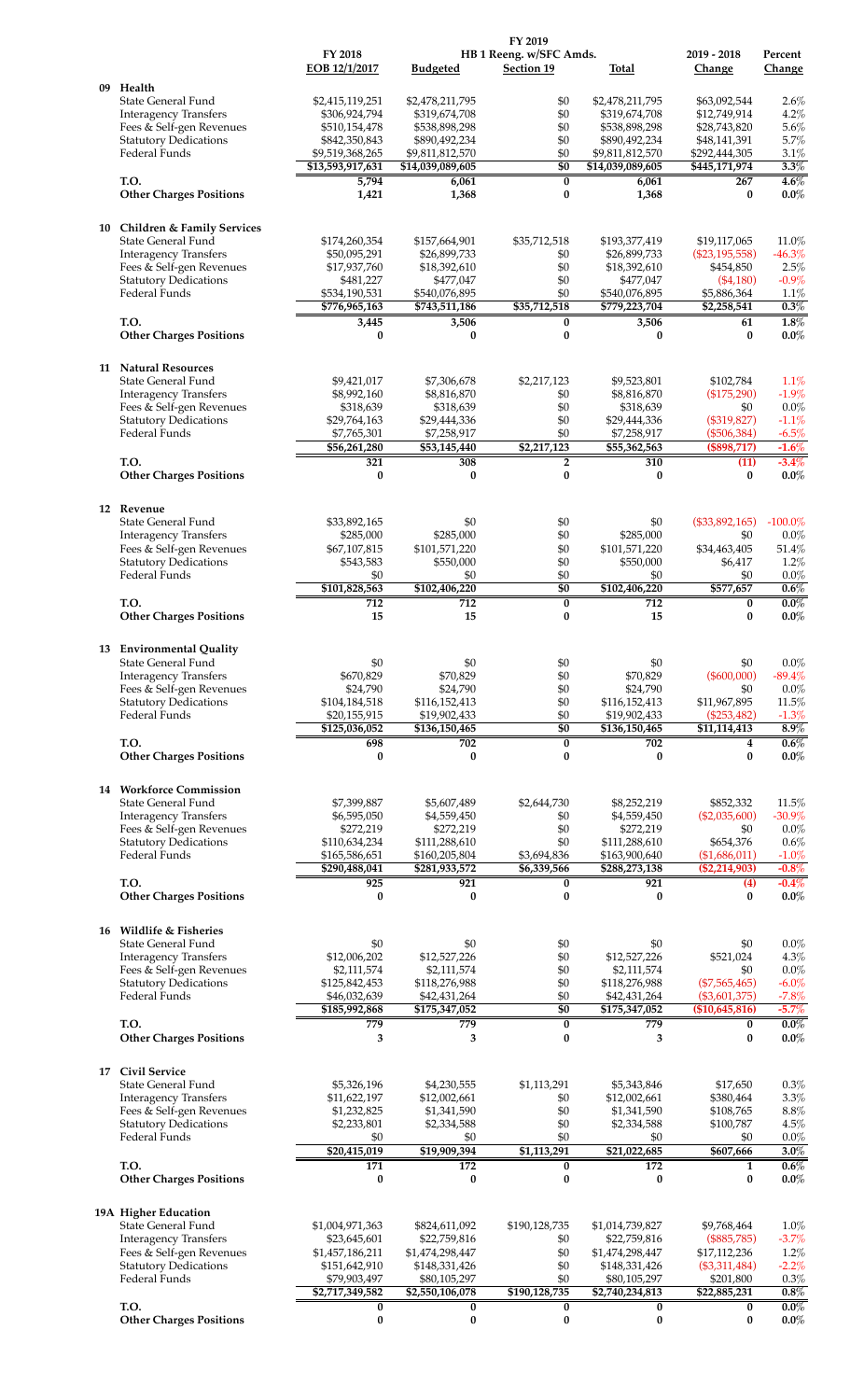|    |                                                          |                               |                               | FY 2019                 |                               |                                 |                    |
|----|----------------------------------------------------------|-------------------------------|-------------------------------|-------------------------|-------------------------------|---------------------------------|--------------------|
|    |                                                          | FY 2018                       |                               | HB 1 Reeng. w/SFC Amds. |                               | 2019 - 2018                     | Percent            |
|    |                                                          | EOB 12/1/2017                 | <b>Budgeted</b>               | Section 19              | Total                         | Change                          | Change             |
|    | 19B Special Schools & Commissions                        |                               |                               |                         |                               |                                 |                    |
|    | State General Fund                                       | \$42,044,885                  | \$33,791,857                  | \$11,677,829            | \$45,469,686                  | \$3,424,801                     | 8.1%               |
|    | <b>Interagency Transfers</b><br>Fees & Self-gen Revenues | \$26,067,815<br>\$3,263,033   | \$28,731,884<br>\$3,263,033   | \$0<br>\$0              | \$28,731,884<br>\$3,263,033   | \$2,664,069<br>\$0              | 10.2%<br>0.0%      |
|    | <b>Statutory Dedications</b>                             | \$25,114,616                  | \$23,883,751                  | \$0                     | \$23,883,751                  | (\$1,230,865)                   | $-4.9%$            |
|    | Federal Funds                                            | \$318,668                     | \$233,582                     | \$0                     | \$233,582                     | (\$85,086)                      | $-26.7%$           |
|    |                                                          | \$96,809,017                  | \$89,904,107                  | \$11,677,829            | \$101,581,936                 | \$4,772,919                     | 4.9%               |
|    | T.O.                                                     | 767                           | 765                           | 0                       | 765                           | (2)                             | $-0.3\%$           |
|    | <b>Other Charges Positions</b>                           | 35                            | 35                            | $\bf{0}$                | 35                            | $\bf{0}$                        | $0.0\%$            |
|    |                                                          |                               |                               |                         |                               |                                 |                    |
|    | 19D Education                                            |                               |                               |                         |                               |                                 |                    |
|    | State General Fund                                       | \$3,604,419,133               | \$3,540,289,000               | \$41,299,149            | \$3,581,588,149               | $(\$22,830,984)$                | $-0.6%$            |
|    | <b>Interagency Transfers</b>                             | \$263,200,035                 | \$253,878,768                 | \$0                     | \$253,878,768                 | $(\$9,321,267)$                 | $-3.5%$            |
|    | Fees & Self-gen Revenues<br><b>Statutory Dedications</b> | \$57,488,446<br>\$273,809,800 | \$52,181,509<br>\$286,979,044 | \$0<br>\$0              | \$52,181,509<br>\$286,979,044 | $(\$5,306,937)$<br>\$13,169,244 | $-9.2%$<br>4.8%    |
|    | Federal Funds                                            | \$1,146,171,841               | \$1,186,383,363               | \$0                     | \$1,186,383,363               | \$40,211,522                    | 3.5%               |
|    |                                                          | \$5,345,089,255               | \$5,319,711,684               | \$41,299,149            | \$5,361,010,833               | \$15,921,578                    | 0.3%               |
|    | T.O.                                                     | 446                           | 445                           | 0                       | 445                           | (1)                             | $-0.2\%$           |
|    | <b>Other Charges Positions</b>                           | 0                             | $\bf{0}$                      | 0                       | $\bf{0}$                      | $\bf{0}$                        | $0.0\%$            |
|    |                                                          |                               |                               |                         |                               |                                 |                    |
|    | 19E LSU Health Care Services Division                    |                               |                               |                         |                               |                                 |                    |
|    | <b>State General Fund</b>                                | \$24,427,906                  | \$24,427,906                  | \$0                     | \$24,427,906                  | \$0                             | $0.0\%$            |
|    | <b>Interagency Transfers</b>                             | \$18,383,724                  | \$17,542,527                  | \$0                     | \$17,542,527                  | (\$841,197)                     | $-4.6%$            |
|    | Fees & Self-gen Revenues<br><b>Statutory Dedications</b> | \$15,472,658<br>\$0           | \$15,472,658                  | \$0<br>\$0              | \$15,472,658<br>\$0           | \$0<br>\$0                      | $0.0\%$<br>0.0%    |
|    | Federal Funds                                            | \$4,800,336                   | \$0<br>\$4,800,336            | \$0                     | \$4,800,336                   | \$0                             | 0.0%               |
|    |                                                          | \$63,084,624                  | \$62,243,427                  | \$0                     | \$62,243,427                  | (\$841,197)                     | $-1.3%$            |
|    | T.O.                                                     | 0                             | 0                             | $\bf{0}$                | 0                             | 0                               | $0.0\%$            |
|    | <b>Other Charges Positions</b>                           | 0                             | 0                             | $\bf{0}$                | 0                             | $\bf{0}$                        | $0.0\%$            |
|    |                                                          |                               |                               |                         |                               |                                 |                    |
| 20 | <b>Other Requirements</b>                                |                               |                               |                         |                               |                                 |                    |
|    | State General Fund                                       | \$494,419,850                 | \$436,037,370                 | \$92,129,228            | \$528,166,598                 | \$33,746,748                    | 6.8%               |
|    | <b>Interagency Transfers</b>                             | \$45,669,009                  | \$43,174,928                  | \$0                     | \$43,174,928                  | (\$2,494,081)                   | $-5.5%$            |
|    | Fees & Self-gen Revenues                                 | \$10,978,280                  | \$14,153,280                  | \$0                     | \$14,153,280                  | \$3,175,000                     | 28.9%              |
|    | <b>Statutory Dedications</b>                             | \$259,696,604                 | \$215,051,418                 | \$0                     | \$215,051,418                 | $(\$44,645,186)$                | $-17.2%$           |
|    | Federal Funds                                            | \$5,556,260<br>\$816,320,003  | \$5,556,260<br>\$713,973,256  | \$0<br>\$92,129,228     | \$5,556,260<br>\$806,102,484  | \$0<br>(\$10,217,519)           | 0.0%<br>$-1.3%$    |
|    | T.O.                                                     | 0                             | 0                             | 0                       | 0                             | 0                               | $0.0\%$            |
|    | <b>Other Charges Positions</b>                           | 0                             | 0                             | $\bf{0}$                | 0                             | $\bf{0}$                        | $0.0\%$            |
|    |                                                          |                               |                               |                         |                               |                                 |                    |
|    | <b>OTHER APPROPRIATION BILLS</b>                         |                               |                               |                         |                               |                                 |                    |
|    | <b>State General Fund</b>                                | \$215,503,900                 | \$235,688,616                 | \$59,944,358            | \$295,632,974                 | \$80,129,074                    | 37.2%              |
|    | <b>Interagency Transfers</b>                             | \$697,055,051                 | \$642,756,213                 | \$0                     | \$642,756,213                 | $(\$54,298,838)$                | $-7.8%$            |
|    | Fees & Self-gen Revenues                                 | \$1,577,612,759               | \$1,655,315,328               | \$0                     | \$1,655,315,328               | \$77,702,569                    | 4.9%               |
|    | <b>Statutory Dedications</b>                             | \$1,250,904,310               | \$1,306,921,165               | \$0                     | \$1,306,921,165               | \$56,016,855                    | 4.5%               |
|    | <b>Federal Funds</b>                                     | \$62,713,000                  | \$69,341,800                  | \$0                     | \$69,341,800                  | \$6,628,800                     | 10.6%              |
|    |                                                          | \$3,803,789,020               | \$3,910,023,122               | \$59,944,358            | \$3,969,967,480               | \$166,178,460                   | 4.4%               |
|    | T.O.<br><b>Other Charges Positions</b>                   | 1,156<br>9                    | 1,188<br>9                    | 0<br>0                  | 1,188<br>9                    | 32<br>$\bf{0}$                  | 2.8%<br>$0.0\%$    |
|    |                                                          |                               |                               |                         |                               |                                 |                    |
|    |                                                          |                               |                               |                         |                               |                                 |                    |
|    | 21 Ancillary                                             |                               |                               |                         |                               |                                 |                    |
|    | State General Fund<br><b>Interagency Transfers</b>       | \$0<br>\$646,285,095          | \$0<br>\$620,178,520          | \$0<br>\$0              | \$0<br>\$620,178,520          | \$0<br>$(\$26, 106, 575)$       | 0.0%<br>$-4.0%$    |
|    | Fees & Self-gen Revenues                                 | \$1,506,664,222               | \$1,572,404,098               | \$0                     | \$1,572,404,098               | \$65,739,876                    | 4.4%               |
|    | <b>Statutory Dedications</b>                             | \$151,000,000                 | \$151,000,000                 | \$0                     | \$151,000,000                 | \$0                             | 0.0%               |
|    | Federal Funds                                            | \$0                           | \$0                           | \$0                     | \$0                           | \$0                             | 0.0%               |
|    |                                                          | \$2,303,949,317               | \$2,343,582,618               | \$0                     | \$2,343,582,618               | \$39,633,301                    | 1.7%               |
|    | T.O.                                                     | 1,156                         | 1,188                         | $\overline{0}$          | 1,188                         | 32                              | 2.8%               |
|    | <b>Other Charges Positions</b>                           | 9                             | 9                             | $\bf{0}$                | 9                             | 0                               | $0.0\%$            |
|    |                                                          |                               |                               |                         |                               |                                 |                    |
|    | 23 Judiciary<br>State General Fund                       | \$151,530,944                 | \$111,085,806                 | \$42,445,138            | \$153,530,944                 | \$2,000,000                     | 1.3%               |
|    | <b>Interagency Transfers</b>                             | \$9,392,850                   | \$9,392,850                   | \$0                     | \$9,392,850                   | \$0                             | 0.0%               |
|    | Fees & Self-gen Revenues                                 | \$0                           | \$0                           | \$0                     | \$0                           | \$0                             | 0.0%               |
|    | <b>Statutory Dedications</b>                             | \$10,240,925                  | \$10,240,925                  | \$0                     | \$10,240,925                  | \$0                             | 0.0%               |
|    | Federal Funds                                            | \$0                           | \$0                           | \$0                     | \$0                           | \$0                             | 0.0%               |
|    |                                                          | \$171,164,719                 | \$130,719,581                 | \$42,445,138            | \$173,164,719                 | \$2,000,000                     | 1.2%               |
|    | T.O.<br><b>Other Charges Positions</b>                   | 0<br>0                        | 0<br>$\bf{0}$                 | 0<br>$\bf{0}$           | 0<br>$\bf{0}$                 | $\bf{0}$<br>$\bf{0}$            | $0.0\%$<br>$0.0\%$ |
|    |                                                          |                               |                               |                         |                               |                                 |                    |
|    |                                                          |                               |                               |                         |                               |                                 |                    |
|    | 24 Legislative<br>State General Fund                     | \$62,472,956                  | \$44,973,736                  | \$17,499,220            | \$62,472,956                  | \$0                             | 0.0%               |
|    | <b>Interagency Transfers</b>                             | \$0                           | \$0                           | \$0                     | \$0                           | \$0                             | 0.0%               |
|    | Fees & Self-gen Revenues                                 | \$22,373,567                  | \$22,989,230                  | \$0                     | \$22,989,230                  | \$615,663                       | 2.8%               |
|    | <b>Statutory Dedications</b>                             | \$10,000,000                  | \$10,000,000                  | \$0                     | \$10,000,000                  | \$0                             | 0.0%               |
|    | Federal Funds                                            | \$0                           | \$0                           | \$0                     | \$0                           | \$0                             | 0.0%               |
|    |                                                          | \$94,846,523                  | \$77,962,966                  | \$17,499,220            | \$95,462,186                  | \$615,663                       | 0.6%               |
|    | T.O.<br><b>Other Charges Positions</b>                   | $\bf{0}$<br>0                 | $\bf{0}$<br>$\bf{0}$          | $\bf{0}$<br>$\bf{0}$    | 0<br>$\bf{0}$                 | $\bf{0}$<br>$\bf{0}$            | 0.0%<br>$0.0\%$    |
|    |                                                          |                               |                               |                         |                               |                                 |                    |
|    |                                                          |                               |                               |                         |                               |                                 |                    |
|    | 26 Capital Outlay Cash<br>State General Fund             | \$1,500,000                   | \$79,629,074                  | \$0                     | \$79,629,074                  | \$78,129,074                    | 5208.6%            |
|    | <b>Interagency Transfers</b>                             | \$41,377,106                  | \$13,184,843                  | \$0                     | \$13,184,843                  | (\$28,192,263)                  | $-68.1%$           |
|    | Fees & Self-gen Revenues                                 | \$48,574,970                  | \$59,922,000                  | \$0                     | \$59,922,000                  | \$11,347,030                    | 23.4%              |
|    | <b>Statutory Dedications</b>                             | \$1,079,663,385               | \$1,135,680,240               | \$0                     | \$1,135,680,240               | \$56,016,855                    | 5.2%               |
|    | Federal Funds                                            | \$62,713,000                  | \$69,341,800                  | \$0                     | \$69,341,800                  | \$6,628,800                     | 10.6%              |
|    |                                                          | \$1,233,828,461               | \$1,357,757,957               | $\overline{50}$         | \$1,357,757,957               | \$123,929,496                   | $10.0\%$           |
|    | T.O.<br><b>Other Charges Positions</b>                   | 0<br>0                        | 0<br>0                        | 0<br>0                  | 0<br>0                        | 0<br>$\bf{0}$                   | $0.0\%$<br>0.0%    |
|    |                                                          |                               |                               |                         |                               |                                 |                    |